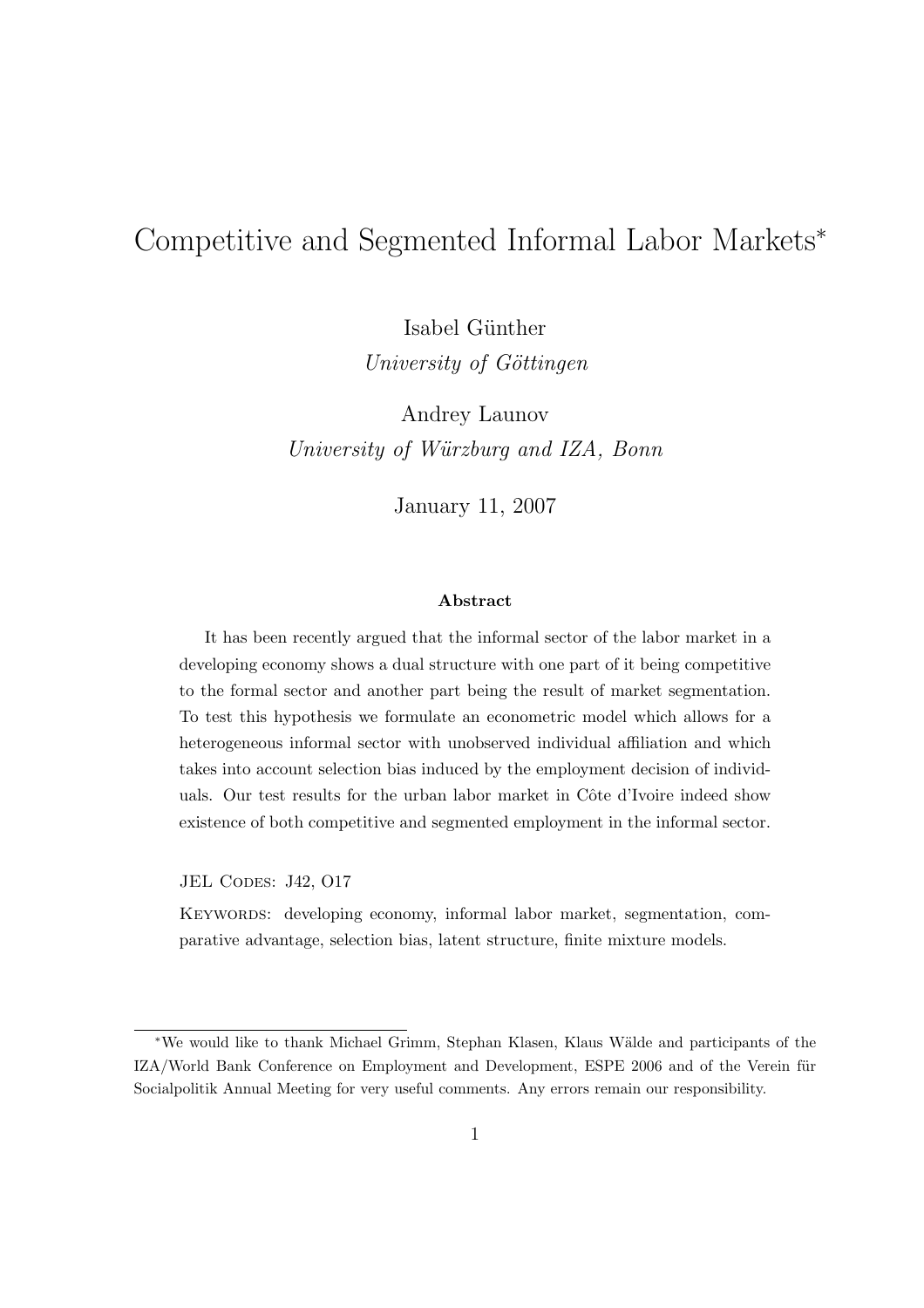## 1 Introduction

One often observed characteristic of urban labor markets in developing countries is the coexistence of a small well-organized formal sector with relatively high wages and attractive employment conditions with a large informal sector with low as well as volatile earnings. An important question for both the understanding of the labor market as well as for policy recommendations is whether the observed differences in wages and working conditions in the formal and informal sector are the result of labor market segmentation or whether competitive labor market theories still hold.

Traditional dual labor market theories assert that the informal sector is the disadvantaged sector into which workers enter to escape unemployment once they are rationed out of the formal sector where wages are set above market-clearing prices (Harris and Todaro, 1970) for either institutional or efficiency-wage reasons (Stiglitz, 1976). Hence it is argued that workers in the informal sector earn less than identical workers in the formal sector and if no entry barriers existed, workers from the informal sector would enter the formal sector.

Whereas the empirically shown differences between earnings in the formal and informal sectors have not been questioned, it has been claimed that the mere existence of lower wages and lower returns to education and experience in the informal sector does not yet imply market segmentation (see e.g. Dickens and Lang, 1985, Heckman and Hotz, 1986, and Rosenzweig, 1988). More precisely, a labor market with two distinct wage equations does not constitute a segmented labor market as long as individuals are free to move between the two sectors (see e.g. Dickens and Lang, 1985). An explanation for the existence of a formal and informal segment in the labor market would rather be that a large number of those working in the informal sector choose doing so voluntarily, either because the informal sector has desirable non-wage features (Maloney, 2004) and individuals maximize their utility rather than their earnings, or because workers, given their characteristics, have a comparative advantage in the informal sector and would not do any better in the formal sector (e.g. Gindling, 1991).

Hence two opposing theories exist. The segmentation hypothesis sees informal employment as a strategy of last resort to escape involuntary unemployment, whereas the comparative advantage hypothesis sees informal employment as a voluntary choice of workers based on income or utility maximization. Several empirical studies have tried to test which of these opposing views holds empirically. Among the most no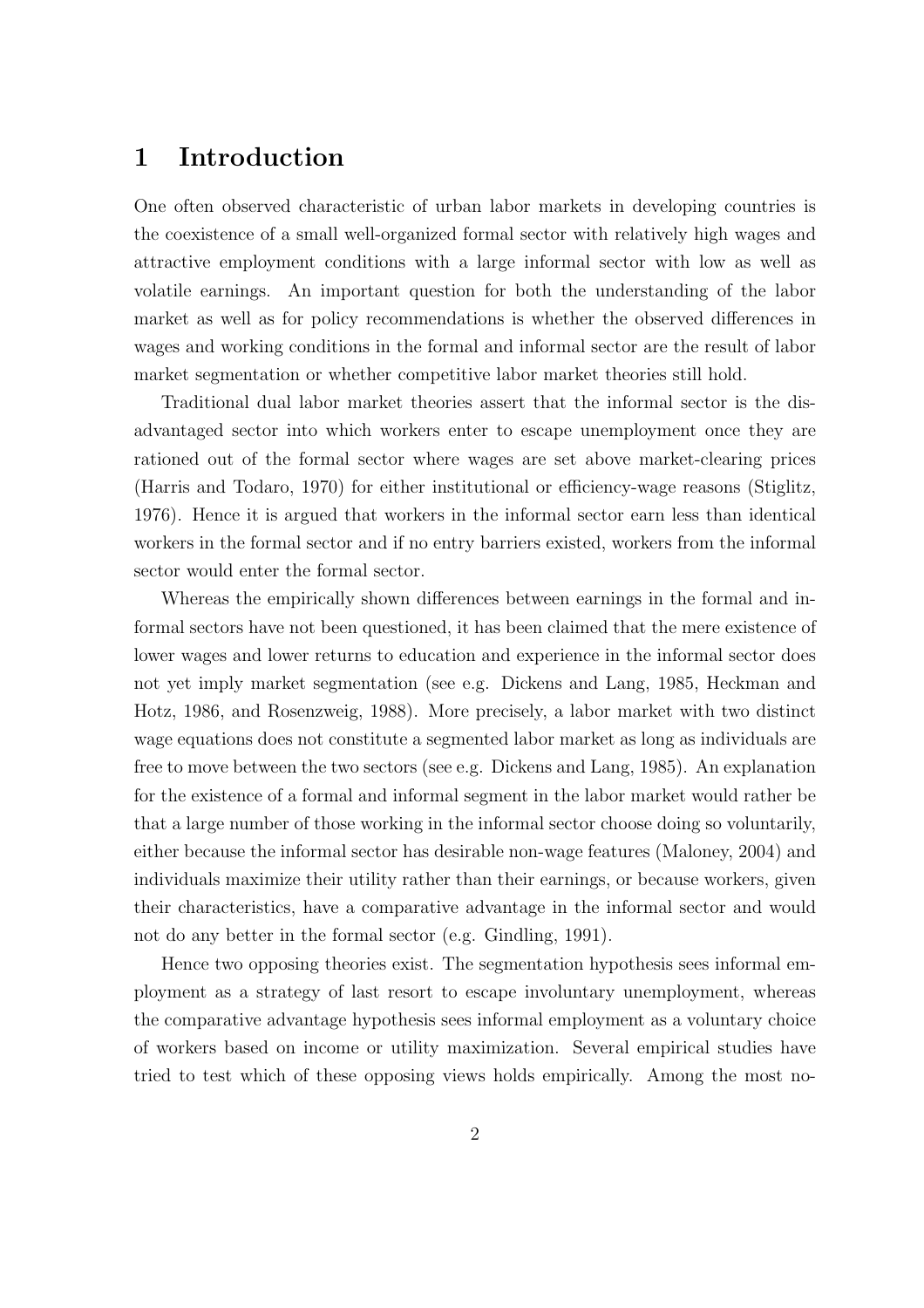table empirical contributions one can list Magnac (1990) and Gindling (1991). Magnac (1990) addresses the hypothesis of competitiveness in the framework of an extended Roy model whereas the paper of Gindling (1991) considers the same question of competitiveness in a framework of generalized regression with sample selection introduced by Lee (1983). Both find weak evidence of a competitive rather than a segmented labor market structure.

Most recent theory on urban labor markets in developing countries has combined the polar views of competitive and segmented labor markets and emphasized a more complex structure of the informal sector, with an "upper-tier" and "lower-tier" (Fields, 2005) or a "voluntary entry" and "involuntary entry" (Maloney, 2004) informal sector. The "upper-tier" represents the competitive part into which individuals enter voluntarily because, given their specific characteristics, they expect to earn more than they would earn in the formal sector. The "lower-tier", to the contrary, is the part that consists of individuals which were rationed out of the formal (and, possibly, "upper-tier" informal) labor market.

This latest hypothesis about the structure of the urban informal labor market in developing economies has however not received satisfactory empirical treatment. The difficulty of testing such a hypothesis is that the affiliation of any given individual to either tier of the informal sector is unobservable, i.e. data on the causes of informal employment is in most cases missing; and an arbitrary division of the informal labor market based on observed individual characteristics or earnings would lead to biased estimates. A first step undertaken by Cunningham and Maloney (2001) was to represent the informal sector as a mixture of "upper-tier" and "lower-tier" enterprises. But as Cunningham and Maloney (2001) consider only informal entrepreneurs an option of choosing formal sector employment does not even exist in their model. Moreover, unlike Magnac (1990) and Ginndling (1991), Cunningham and Maloney (2001) do not consider selection bias induced by the employment decision of individuals.<sup>1</sup>

In this paper we suggest a simple econometric framework which is able to model the possible unobserved heterogenous structure of the informal labor market as Cunningham and Maloney (2001) and at the same time considers sample selection bias as Magnac (1990) and Gindling (1991).

Following the argument of Maloney (2004) and Fields (2005) we first let the in-

<sup>&</sup>lt;sup>1</sup>Magnac (1990) and Ginndling (1991), on the other hand, ignore the hypothetical latent structure of the informal sector.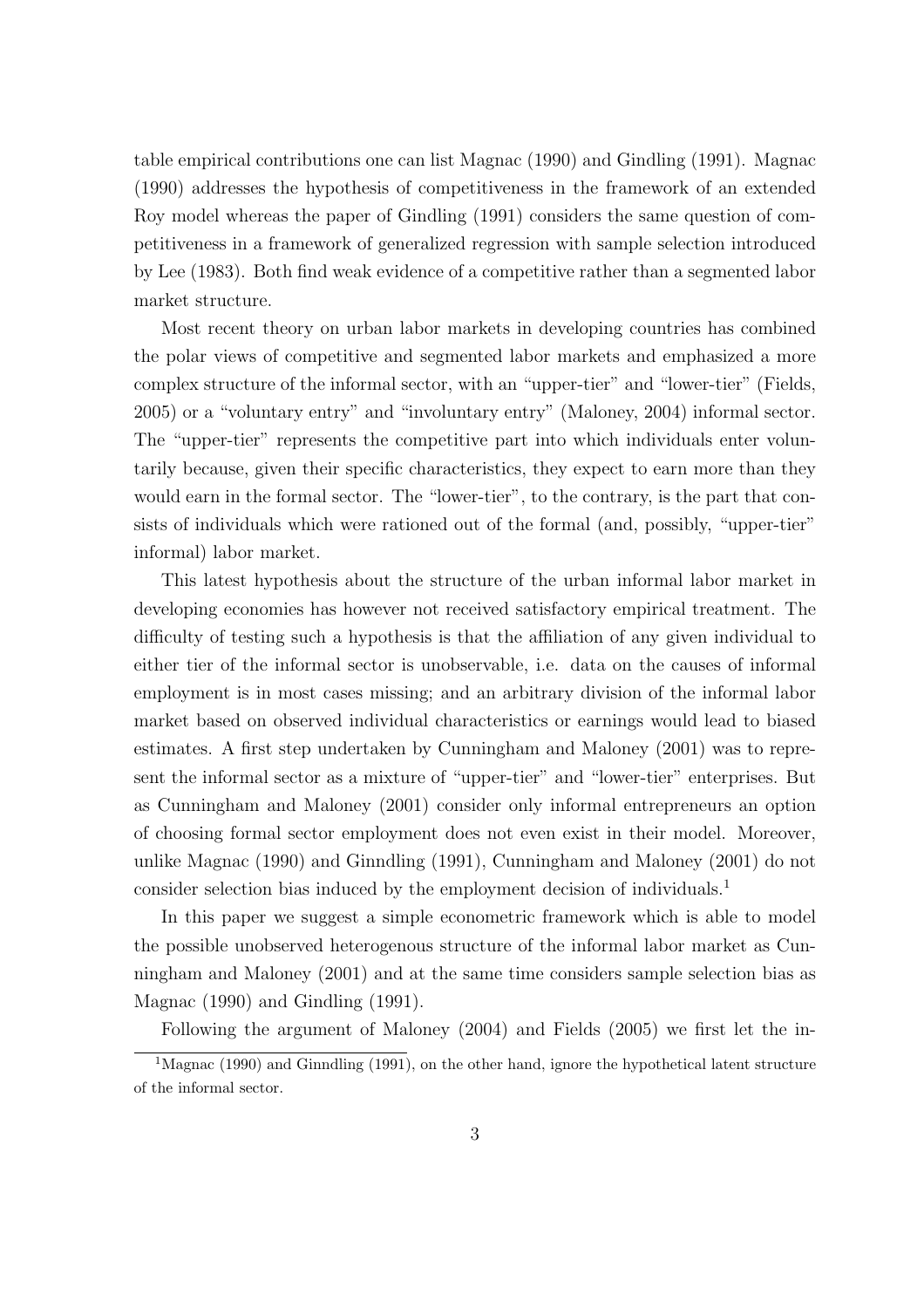formal sector consist of a finite number of segments with unobservable affiliation of individuals and distinct earnings equations in each segment. Hence, the whole labor market is represented as a mixture model with both observable (for the formal sector) and unobservable (for the informal sector) membership. As the individual employment decision is also influenced by the outside option of being non-employed, we let the component densities depend on the market participation decision as in Heckman (1979). This leads to a finite mixture with sample selection, which allows us to estimate the distribution of individuals across the different segments of the labor market as well as unbiased earnings equation in each of them.

We then test, whether the possible detected heterogenous structure of the informal labor market is the result of labor market segmentation or not. Here, the finite mixture setting of the suggested model offers an intuitively appealing test. The rationale of this test is that under the assumption that individuals are earnings maximizers and can freely move between different parts of the labor market, the distribution of individuals across sectors induced by the earnings maximizing decision would be the same as the estimated distribution of individuals across sectors. Rejection of the equality of these two distributions will imply existence of entry barriers between different segments of the labor market, i.e. market segmentation.

The paper is structured as follows. In Section 2 we outline the econometric model and construct the test for market segmentation. Section 3 presents the data and the discussion of the estimation results. Here we also relate our model to existing empirical literature on segmented and competitive labor markets. Section 4 summarizes and concludes.

### 2 Econometric Model

#### 2.1 Specification

**Finite Mixture** Assume that the labor market  $\mathcal Y$  consists of  $J$  disjoint segments  $\mathcal{Y}_j$  such that  $\mathcal{Y} = \bigcup_{i=1}^{J}$  $\mathcal{Y}_{j=1}$   $\mathcal{Y}_{j}$ . Let earnings in each segment  $\mathcal{Y}_{j}$  of the labor market be the outcome of a random variable  $Y_i$  with a probability distribution of  $F(y|\theta_i)$ , where for all  $j \in [1, J], F(y|\theta_i)$  are distinct and independent of each other. Next, assume that the affiliation of a given individual earning y with any of the segments  $\mathcal{Y}_j$  is unobservable. However, it is known that the probability of any individual earning  $\gamma$  belonging to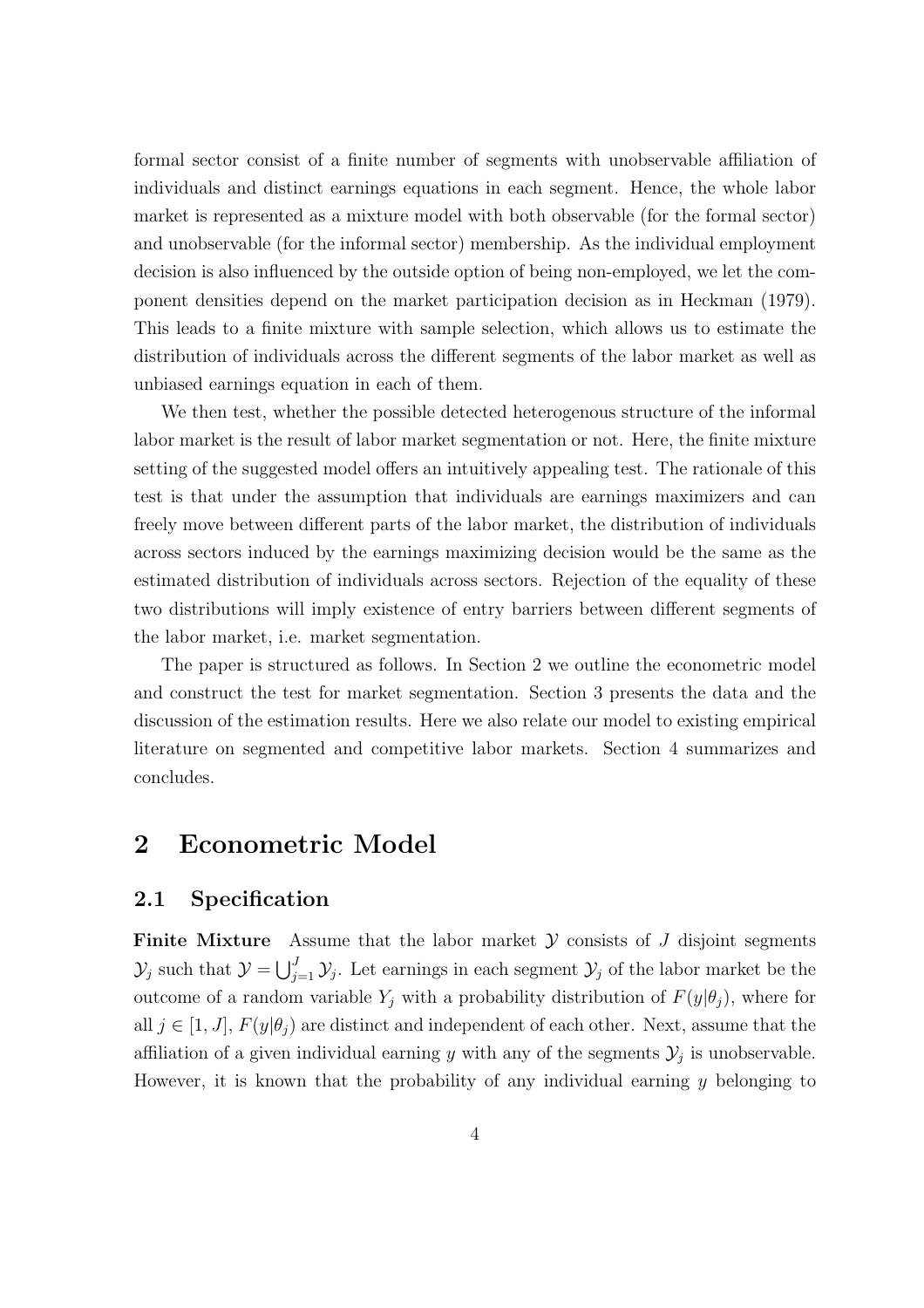$\mathcal{Y}_j$  is given by  $P(y \in \mathcal{Y}_j) = \pi_j$ . With these assumptions we can write the density of individual earnings  $y_i$  as

$$
f(y_i) = \sum_{j=1}^{J} f(y_i | \theta_j) \, \pi_j.
$$
 (1)

In other words, we suggest that the labor market consists of an arbitrary number of segments with a distinct earnings distribution in each of them. Our basic specification is thus a conventional mixture model.

Next, assume that in any segment  $\mathcal{Y}_j$  of the labor market  $\mathcal{Y}_j$ , the sector specific earnings are given by

$$
y_i = \mathbf{x}_i \beta_j + u_i, \quad u_i \sim N(0, \sigma_j^2 | \mathbf{x}_i, y_i \in \mathcal{Y}_j), \tag{2}
$$

where  $x_i$  represents a set of personal characteristics that determine individual earnings  $y_i$ . Using (1) and (2) it is easy to show that the expected earnings of any individual drawn from the whole population  $\mathcal Y$  is given by  $E(y_i) = \sum_{j=1}^J [\mathbf{x}_i \beta_j] \pi_j$ . We can hence write down the population regression

$$
y_i = E(y_i) + v_i, \quad y_i \in \mathcal{Y}, \tag{3}
$$

in which the density of the error term  $v_i$  is a mixture of standard normal densities

$$
h(v_i) = \sum_{j=1}^{J} \sigma_j^{-1} \varphi \left( \sigma_j^{-1} \left[ y_i - \mathbf{x}_i \beta_j \right] \right) \pi_j.
$$
 (4)

Sample Selection and Identification One of the reasons why the regression in (3) might be misspecified is that earnings  $y_i$  are only observed if they exceed individuals' reservation wage (see Heckman, 1979). Being influenced by a subjective employment decision, the observed earnings sample may not necessarily be representative for the whole population. This gives rise to "sample selection" bias.

Let the employment decision of individuals depend on a set of personal characteristics  $z_i$ . Writing down the selection equation

$$
y_{is} = \mathbf{z}_i \gamma + u_{is}, \quad u_{is} \sim N(0, 1), \tag{5}
$$

in which  $z_i \gamma$  reflects the individual decision to work, we state that wages  $y_i$  in equation (2) are observed only if the realization of the selection variable  $y_{is}$  is positive.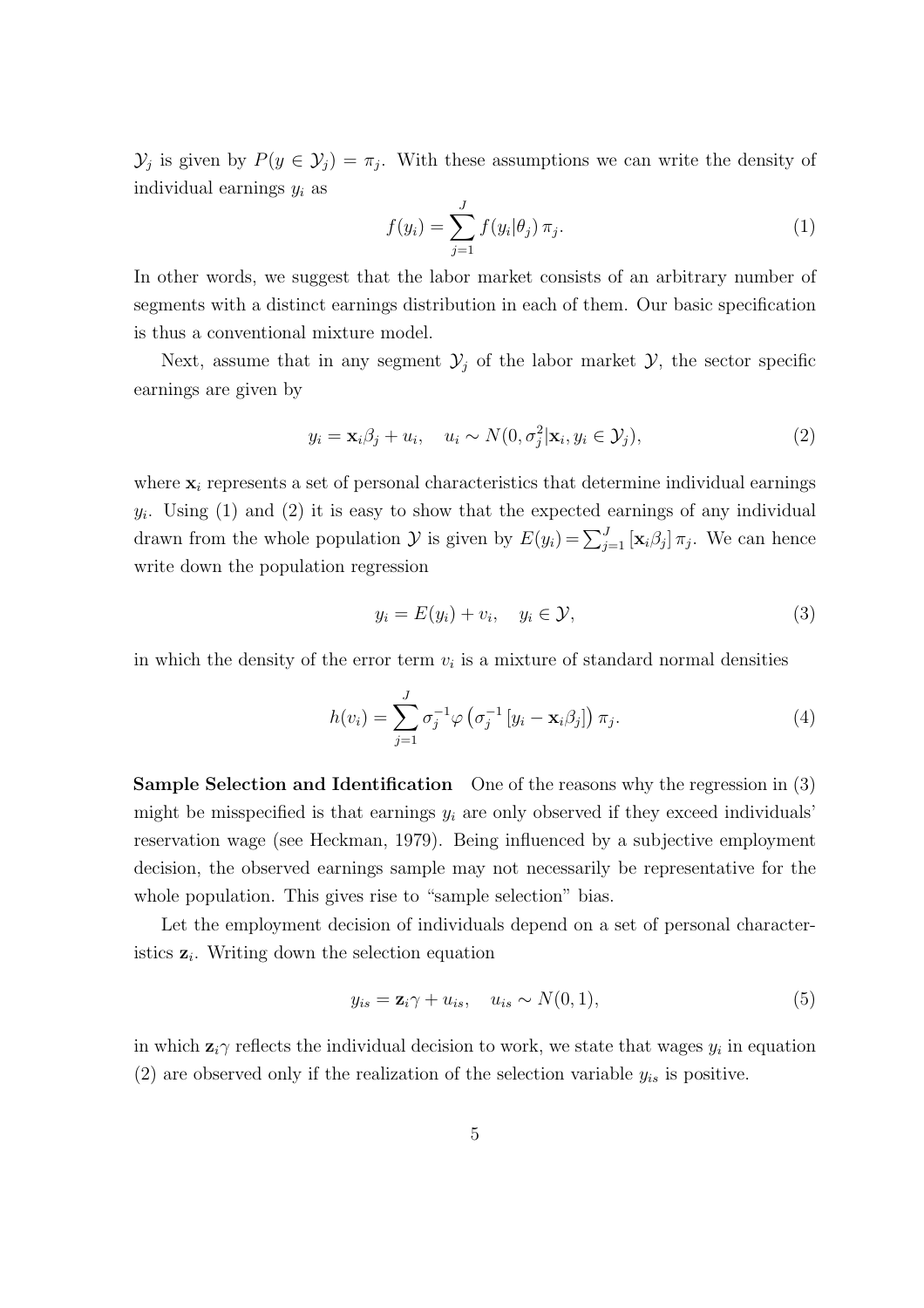Assuming that the errors of the  $\mathcal{Y}_j$ -specific earnings equation (2) and the selection equation (5) follow a bivariate normal distribution with  $Cov(u_i, u_{is}) = \rho_i \sigma_j$ , we can represent the sample selection bias as an omitted variable in (3):

$$
E(y_i|y_{is} > 0) = E(y_i) + \sum_{j=1}^{J} E(u_i|u_{is} > -\mathbf{z}_i\gamma, \mathbf{x}_i, \theta_j) \pi_j,
$$

where  $E(u_{ij}|u_{is} > -\mathbf{z}_i\gamma) \neq 0$  unless  $\rho_j = 0$ . Since the second term in  $E(y_i|y_{is} > 0)$  is in general not equal to zero, the expected value of the error term  $v_i$  in (3) is not equal to zero. Hence the density of the error term in (4) is misspecified. The selected-sample counterpart of the regression in (3) reads

$$
y_i = E(y_i | y_{is} > 0) + v_i, \quad \{y_i \in \mathcal{Y} : y_{is} > 0\}.
$$
 (6)

One can show that the error term  $v_i$  in this regression on a selected sample has a mixture density of

$$
h(v_i|y_{is} > 0) = \sum_{j=1}^{J} h(u_i|\theta_j, y_{is} > 0) \pi_j
$$
  
= 
$$
\sum_{j=1}^{J} \left[ \frac{\sigma_j^{-1}}{\Phi(\mathbf{z}_i \gamma)} \varphi \left( \frac{y_i - \mathbf{x}_i \beta_j}{\sigma_j} \right) \Phi \left( \frac{\mathbf{z}_i \gamma + \rho_j \sigma_j^{-1} [y_i - \mathbf{x}_i \beta_j]}{(1 - \rho_j^2)^{1/2}} \right) \right] \pi_j,
$$
 (7)

where  $\varphi$  and  $\Phi$  are the standard normal density and distribution functions.<sup>2</sup>

The above mixture model is a generalization of the Heckman regression with sample selection that allows for J different conditional distributions of the dependent variable instead of only one. From the very outset we assume that the work decision rule is the same across all sectors (i.e.  $\gamma_j = \gamma, \forall j$ ). This assumption however is not restrictive. It just implies that if all individuals were identical, they would have the same reservation wage.

Our next result demonstrates under which conditions the model in (7) rules out the existence of two distinct mixtures that have the same probability law for the observed dependent variable. The proof relies on the sufficient condition for identifiability of finite mixtures provided by Teicher (1963).

**Proposition 1** For any given selection rule  $\{Z, \gamma\}$ , the finite mixture (7) is identifiable if  $\rho_j = \rho, \,\forall \, j = 1, ..., J.$ 

<sup>2</sup>Derivation of the component density of this mixture is presented in Appendix 1.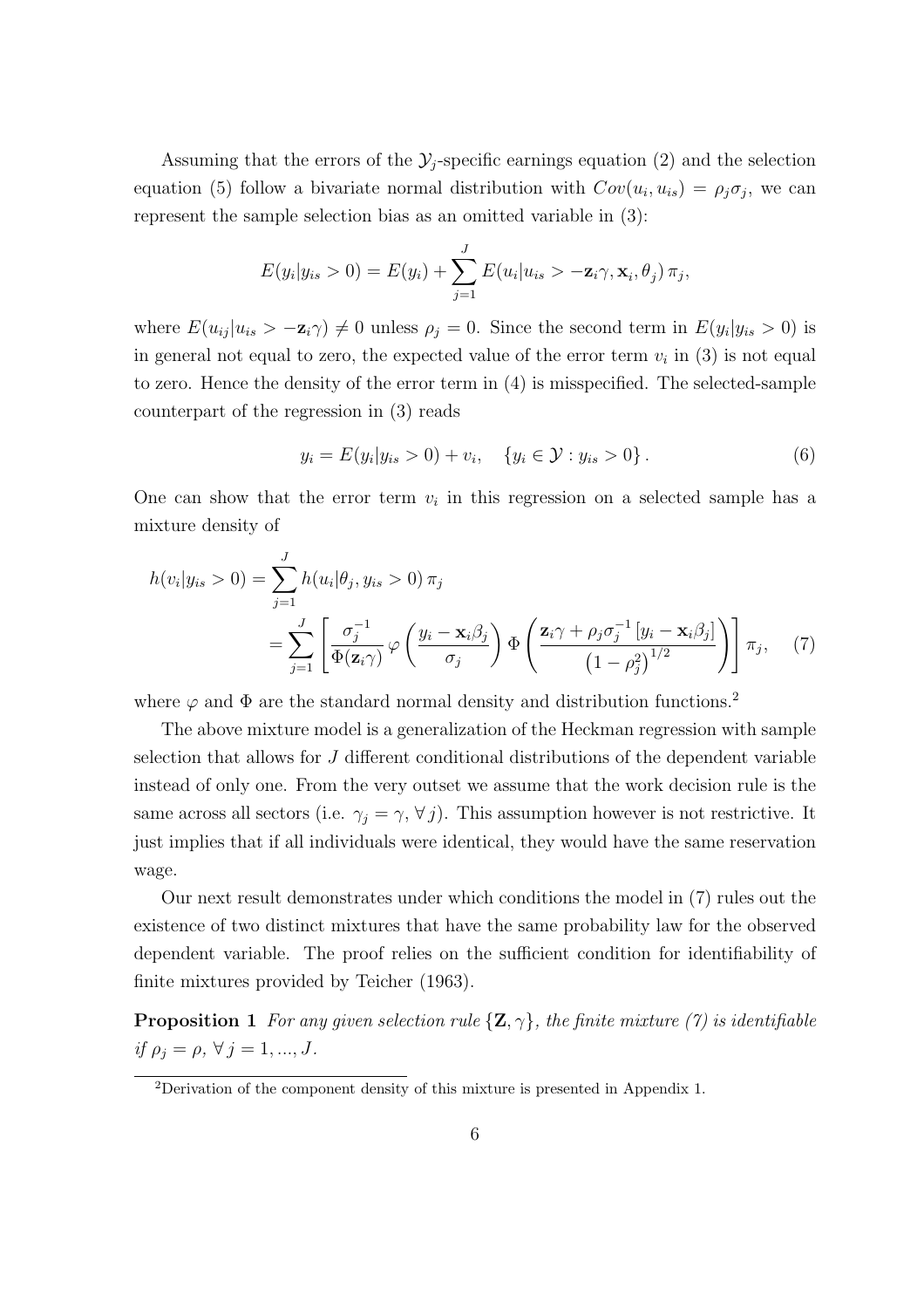#### **Proof.** (See Appendix 1)  $\blacksquare$

From the above proposition we see that the general class of finite mixtures with sample selection is not identifiable. So the attention should be narrowed to a sub-class where the correlation between the selection and earnings equations is the same for every segment of the labor market. In Appendix 1 it is also shown that the assumption of the common selection rule  $\gamma_j = \gamma$ ,  $\forall j$  directly follows from the proof of Proposition 1. Finally, identifiability result of Proposition 1 is conditional on the agents' employment decision. However,  $\gamma$  is always identified from the data set that contains both employed and non-employed agents.

Given the identifiability restriction of Proposition 1 the ultimate specification of the error distribution becomes

$$
h(v_i|\theta,\rho) = \sum_{j=1}^J \left[ \frac{\sigma_j^{-1}}{\Phi(\mathbf{z}_i \gamma)} \varphi\left(\frac{y_i - \mathbf{x}_i \beta_j}{\sigma_j}\right) \Phi\left(\frac{\mathbf{z}_i \gamma + \rho \sigma_j^{-1} \left[y_i - \mathbf{x}_i \beta_j\right]}{\left(1 - \rho^2\right)^{1/2}}\right) \right] \pi_j, \tag{8}
$$

where  $\theta = {\beta_j, \sigma_j}_{j=1}^J$ . This completes the formulation of the model that allows for multiple segments with unobserved individual affiliation and accounts for employment decision of individuals.

As we will show next, the above formulated model suggests a simple testing procedure that allows telling whether the structure of the labor market under study is the result of market segmentation or whether the competitive sector choice mechanism still works. Thereby we become able to answer whether latent heterogeneity of the informal market, as suggested by Fields (2005), can explain observed earnings better than traditional models with a homogenous informal sector.

Sector Choice Assume that agents are earnings maximizers and log-earnings are completely specified by  $\mathbf{x}_i\beta_j$  (i.e. there exists no unobserved component for which we cannot account for). Let  $y_i^j$  denote the earnings of individual i in sector j. Competitive theory would imply that the individual-specific probability of choosing sector  $j$  is equal to

$$
P(y_i \in \mathcal{Y}_j | \mathbf{x}_i) = \prod_{l=1, l \neq j}^{J} P\left(\ln\left(y_i^j | \mathbf{x}_i\right) > \ln\left(y_i^l | \mathbf{x}_i\right)\right)
$$

$$
= \prod_{l=1, l \neq j}^{J} P\left((\beta_j - \beta_l) \mathbf{x}_i + (\varepsilon_{il} - \varepsilon_{ij}) > 0\right).
$$
(9)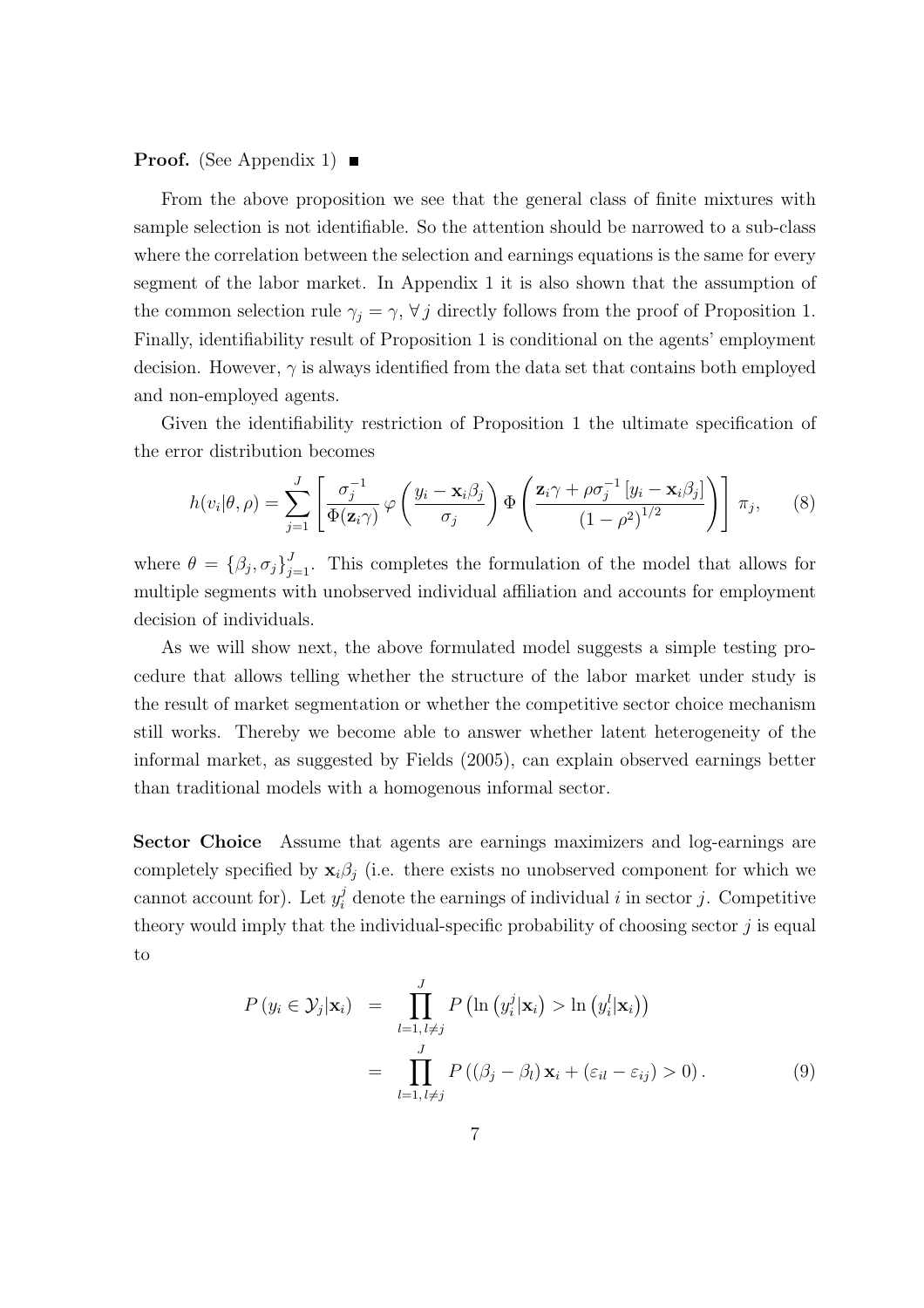In the context of only two sectors Dickens and Lang (1985) notice that if there are no entry barriers to the formal sector, the difference in returns to individual characteristics in the two wage equations must be equal to the corresponding coefficients in the equation that determines the individual probability of sector membership. In our model it is straightforward to let sector affiliation probabilities  $\pi_j$  in (8) depend on individual characteristics. Though with  $J > 2$  the parametrization of  $\pi_j$  will be non-linear and therefore the result of Dickens and Lang (1985) will not carry over. So, instead of considering the individual-specific sector choice probabilities, we concentrate on the distribution of individuals across all possible sectors.

Assume that, knowing the returns in all sectors, an individual will choose the sector where his expected earnings given his personal characteristics are maximized. Then the probability distribution of individuals across sectors can be written as

$$
P(y \in \mathcal{Y}_j) = P\left(E_{\mathbf{x}}\left[\ln\left(y_i^j|\mathbf{x}_i\right)\right] = \max_{l,\ l \neq j} \left\{E_{\mathbf{x}}\left[\ln\left(y_i^l|\mathbf{x}_i\right)\right]\right\}\right) \tag{10}
$$

where the sector-specific expected wage for every individual is estimated by

$$
E\left[\ln\left(y_i^j|y_{is} > 0, \mathbf{x}_i\right)\right] = \mathbf{x}_i \hat{\beta}_j + \hat{\rho} \hat{\sigma}_j \frac{\varphi(-\mathbf{z}_i \hat{\gamma})}{1 - \Phi(-\mathbf{z}_i \hat{\gamma})}.
$$
(11)

Equation (10) assumes free sector mobility and therefore provides us with the expected distribution of individuals across sectors if the market were competitive. It is also important to note that equation (10) does not exclude that returns to certain individual characteristics are lower in the chosen sector than in the alternative ones. Consequently, a sole comparison of estimated coefficients in sector-specific earnings equations cannot be informative about the labor market structure.

So, on the one hand, the distribution of workers across sectors under the assumption of no entry barriers is given by (10). On the other hand, the distribution of agents across sectors is also given by  $\{\pi_j\}_{j=1}^J$  in (8). This fact creates a basis for the test of free entry into the desired sector. If mixing probabilities  $\{\pi_j\}_{j=1}^J$  and the probabilities in (10), induced by the privately optimal sector choice, are not significantly different from each other, we obtain evidence of no entry barriers between the various segments of the labor market. Rejection of the equality of these two distributions will point at the existence of entry-barriers between sectors.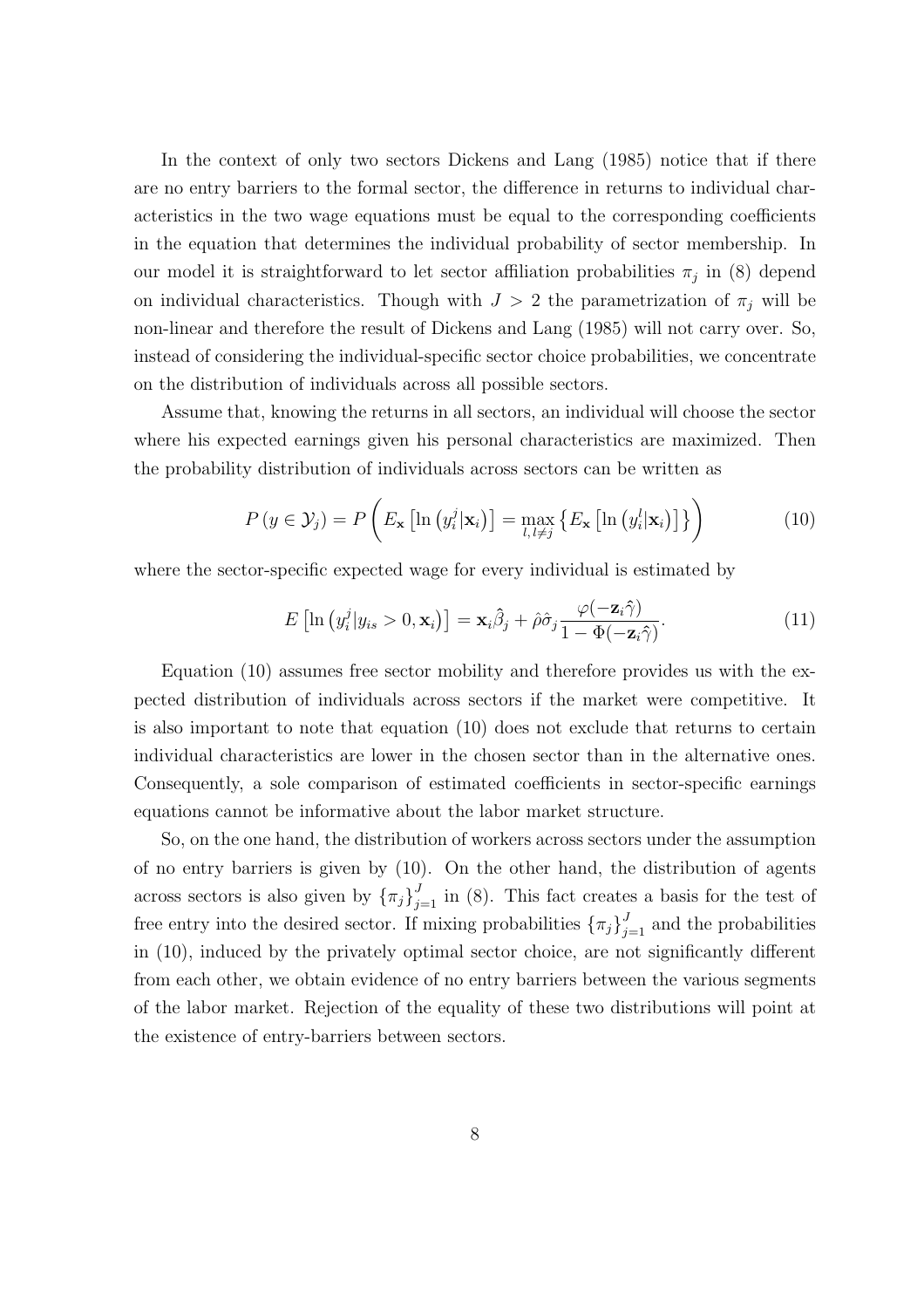#### 2.2 Implementation

For the above formulated model the following two-step estimation procedure may be suggested:

- 1. Estimate  $\gamma$  in the selection equation (5) by running Probit.
- 2. Use  $\mathbf{z}_i \hat{\gamma}$  as consistent estimates of  $\mathbf{z}_i \gamma$  to estimate the mixture model in (8).

This estimation approach fits into to the two-step framework of Murphy and Topel (1985) who demonstrate that under standard regularity conditions for the likelihood functions on both steps such a two-step procedure provides consistent estimates of the full set of parameters of interest.

In the second part of the suggested procedure parameters are estimated via maximum likelihood. For a general case of unobserved sector affiliation the appropriate log-likelihood function is

$$
\ln \mathcal{L} = \sum_{i=1}^{N} \ln \left( \sum_{j=1}^{J} h_i \left( \theta_j, \rho | \mathbf{x}_i, \mathbf{z}_i \hat{\gamma} \right) \pi_j \right), \tag{12}
$$

where  $h_i(\theta_j, \rho)$  is given in (8).

Typically, and this is also true for the present application, it is possible to observe from empirical data on labor markets in developing countries whether an individual belongs to the formal or informal sector. Hence, only the affiliation with any possible segment of the informal market remains unobservable. Denote the set of earnings outcomes in the formal sector by  $\mathcal{Y}_F$ . Then (12) becomes

$$
\ln \mathcal{L} = \sum_{i \in \mathcal{Y}_F} \ln h_i \left( \theta_F, \rho | \mathbf{x}_i, \mathbf{z}_i \hat{\gamma} \right) - N_F \ln \pi_F + \sum_{i \notin \mathcal{Y}_F} \left[ \ln \left( \sum_{j=1}^{J-1} h_i \left( \theta_{I,j}, \rho | \mathbf{x}_i, \mathbf{z}_i \hat{\gamma} \right) \pi_{I,j} \right) \right],
$$
(13)

where  $N_F$  is the size of the formal sector. It is also straightforward to show that ML estimate of the fraction of formal workers in the economy is equal to their observed sample proportion.

Asymptotic covariance matrix of the estimated on the second step vector of parameters  $\xi = \left\{ {\{\theta_j\}}_{j=1}^J, \rho, {\{\pi_j\}}_{j=1}^{J-1} \right\}$ matrix of the est<br> $J^{-1}_{j=1}$  is given by

$$
V(\xi) = D^{-1}(\xi) + D^{-1}(\xi)M(\xi, \gamma)D^{-1}(\xi),
$$
\n(14)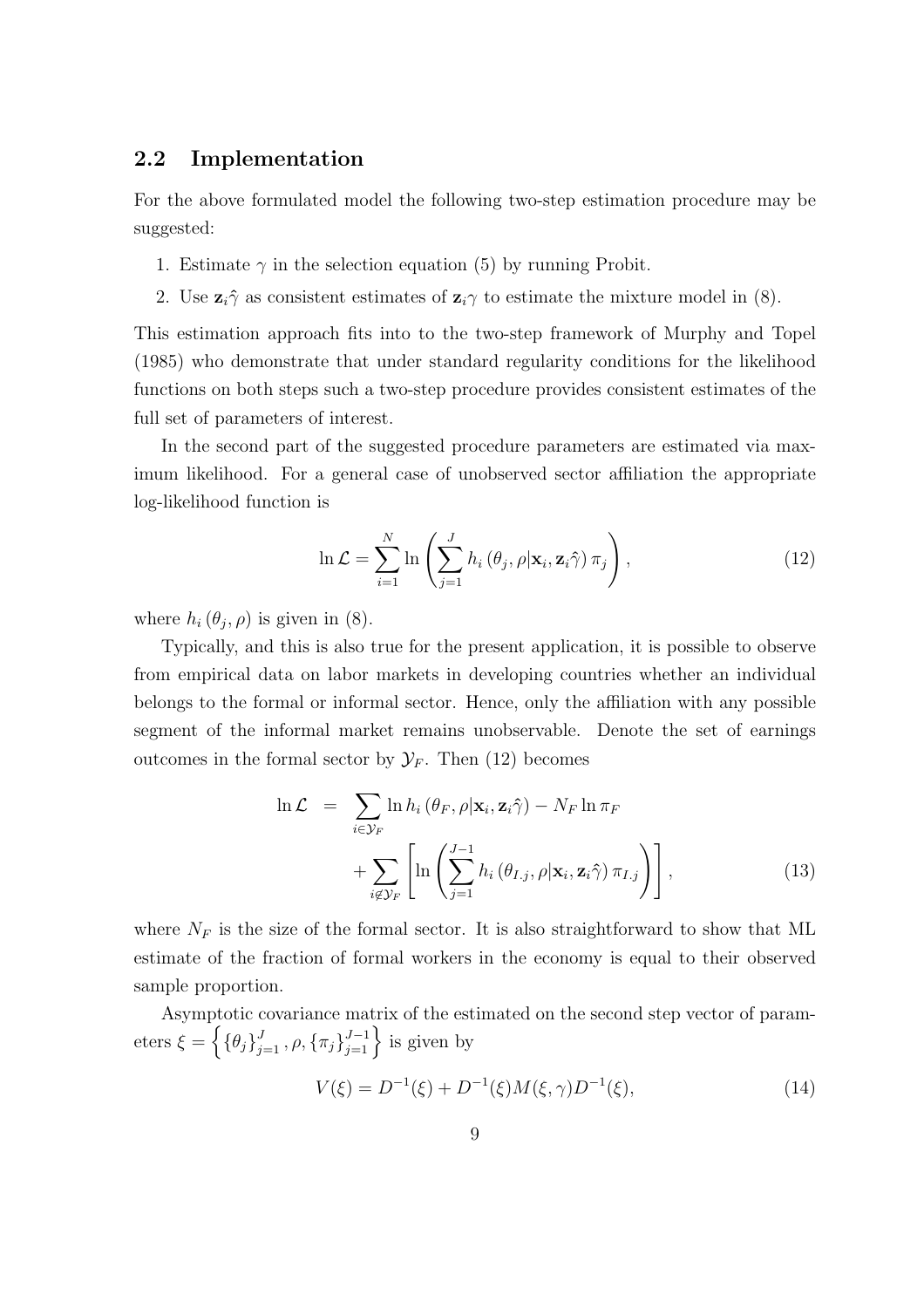where  $D(\xi)$  is the expected negative Hessian and  $M(\xi, \gamma)$  is the matrix constructed using scores from the first and second steps.<sup>3</sup>

Finally, we notice that the suggested two-step procedure is used merely for the reduction of computational complexity. Alternatively, one can take a full information approach. The likelihood function will then be

$$
\ln \mathcal{L} = \sum_{i \in \mathcal{Y}} \ln \left[ \ell_i(\xi, \gamma | y_i, \mathbf{x}_i, \mathbf{w}_i, \mathbf{z}_i) \Phi(\mathbf{z}_i \gamma) \right] + \sum_{i \in \mathcal{Y}^c} \ln \left( 1 - \Phi(\mathbf{z}_i \gamma) \right), \tag{15}
$$

where  $\ell_i$  stands for the individual contribution to the likelihood function in (12), or (13), if applicable, and  $\mathcal{Y}^c$  denotes the complementary set of non-employed individuals. In this case, the parameter space of the former model augments by  $\gamma$  which is to be estimated together with  $\xi$ .

When estimating the model we opt for the two-step approach. This ensures a wellbehaved numerical problem that converges from a wide range of starting values. The model is estimated using BFGS method with analytical derivatives.

## 3 Empirical Application

#### 3.1 Data Description

The data we use is drawn from the 1998 Ivoirian household survey, the *Enquete de* Niveau de Vie, which was undertaken by the Institut National de la Statistique de la Cote d'Ivoire (INSD) and the World Bank. We focus our analysis on the urban population and limit our sample to individuals who are between the age of 15 and 65 years. This leaves us with a sample of 5592 observations. Among these, we consider as inactive the individuals who voluntarily stay out of the labor market as well as those who are involuntarily unemployed, as this is only a negligible proportion of the inactive population.

The active population is classified into the informal and formal sector according to reported primary employment.<sup>4</sup> The formal sector includes individuals working in the

<sup>&</sup>lt;sup>3</sup>For the exact form of  $M(\xi, \gamma)$ , see Murphy and Topel (1985).

<sup>&</sup>lt;sup>4</sup>Consideration of secondary informal employment of employees in the formal sector, which is an often observed characteristic of urban labor markets in developing countries, would imply that the earnings distributions in  $\mathcal{Y}_F$  and  $\mathcal{Y}_I$  are no longer disjoint. An extension of the model that incorporates this fact is left for future research.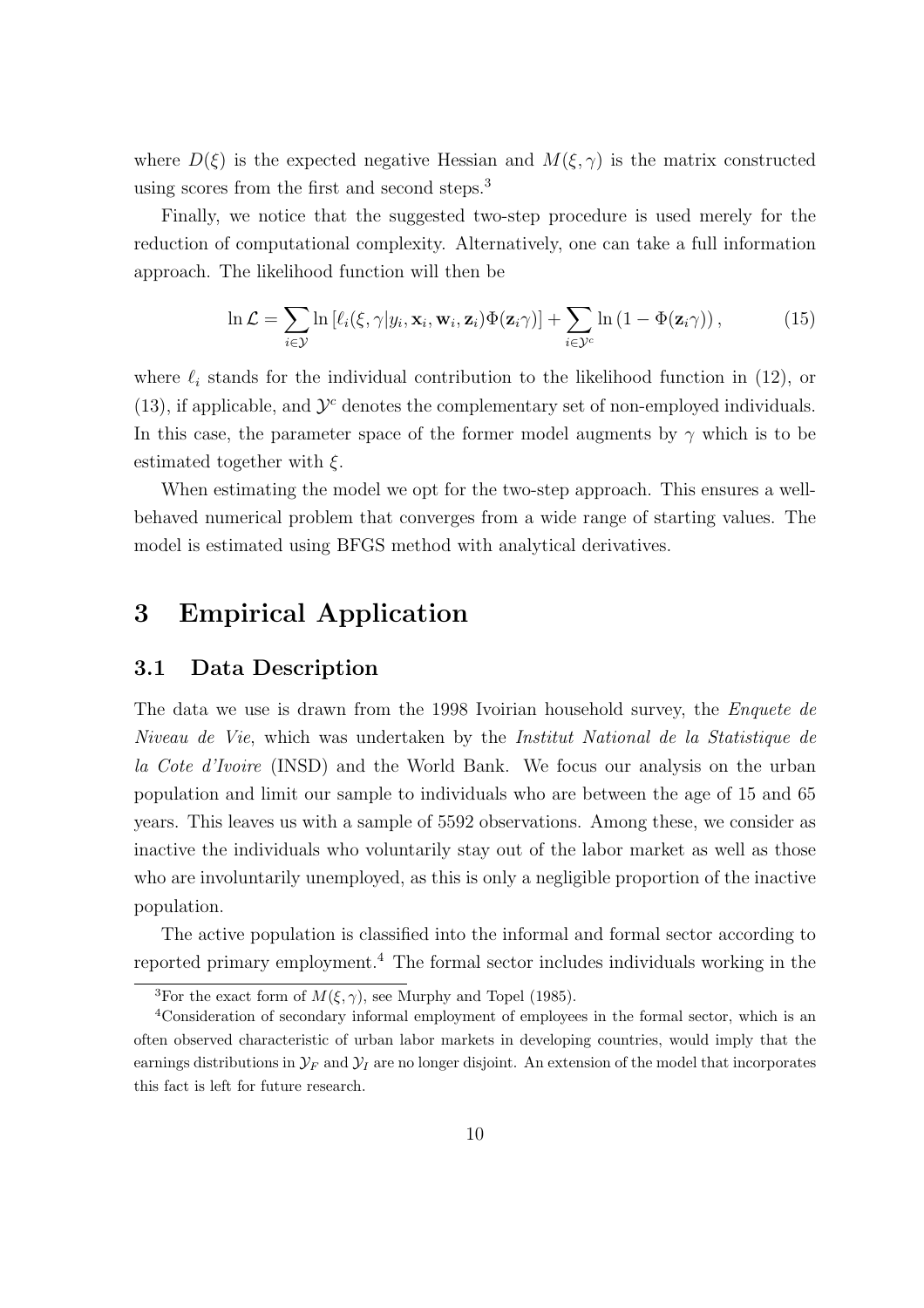

Figure 1: Densities of Monthly Earnings

public sector as well as wage workers and self-employed in the formal private sector. As formal private we consider being employed in an enterprise which either pursues formal bookkeeping or offers written contracts and/or pay slips. The informal sector comprises the active population which is neither employed in the public nor in the private formal sector.

In Table 1 and Figure 1 we present the sample means and kernel densities of monthly formal and informal earnings. We use monthly wages instead of hourly wages because given the irregular and often constraint working hours in the informal sector we think that monthly wages reflect earning opportunities in the informal sector better than hourly wages. As expected, there is a large earnings differential between informal and formal workers. However, Figure 1 also demonstrates that despite the considerable difference in mean earnings, the densities of informal and formal earnings overlap to a large extent, indicating that not all informal employment is inferior to formal employment.

Table 1 also displays summary statistics on the variables used in the earnings equations. The information is provided for the population as a whole as well as separately for inactive workers and workers in the informal and formal sectors respectively. As expected, the educational level is the highest in the formal sector (8.1 years), with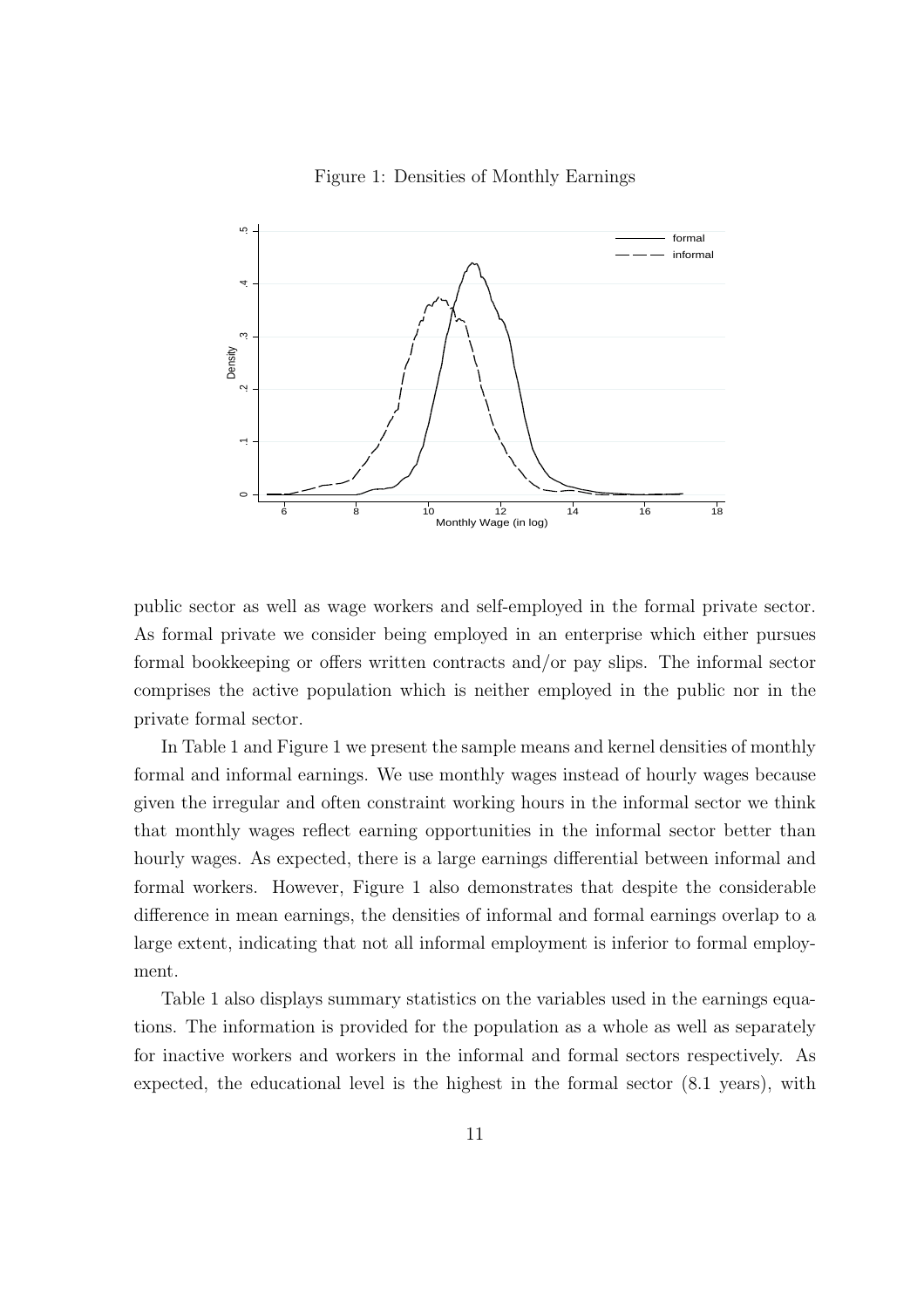|                                    | Total    | Inactive | Active   |           |
|------------------------------------|----------|----------|----------|-----------|
|                                    |          |          | Informal | Formal    |
|                                    |          |          |          |           |
| Sample                             | $100\%$  | 52.6%    | 31.3%    | $16.1\%$  |
| Monthly earnings                   | 98,815.0 |          | 64,837.8 | 164,995.1 |
| Males                              | 49.7%    | $40.6\%$ | 49.0%    | 80.6%     |
| Age                                | 30.0     | 25.2     | 34.7     | 36.6      |
| Education (in years)               | 5.3      | 5.8      | 2.9      | 8.1       |
| Literacy rate                      | 64.1\%   | 69.8%    | 44.4%    | 84.0%     |
| Training after schooling           | 17.6%    | 11.1\%   | 14.7%    | 44.3%     |
| Religion                           |          |          |          |           |
| Muslim<br>$\overline{\phantom{m}}$ | 43.4%    | 38.3%    | 56.8%    | 33.8%     |
| Christian                          | 42.2%    | 46.2%    | 30.6%    | 52.2%     |
| Other<br>$\overline{\phantom{m}}$  | 14.4%    | 15.5%    | 12.6%    | 14.0%     |
| Living in Abijan                   | 49.6%    | 50.4%    | 42.2%    | 61.7%     |

Table 1: Descriptive Statistics of the Labor Market

Note: Monthly earnings level in CFA Francs.

somewhat lower and much lower educational attainment among inactive (5.8 years) and informal (2.9 years) workers. With regard to age, we find the youngest individuals among the inactive (mean age of 25.2 years) followed by informal (34.7 years) and formal (36.6 years) employees. In addition, membership in the formal sector is a privilege of males, who constitute 80.6% of formal employees, which is most likely explained by the gender-specific education gap.<sup>5</sup> In contrast, only 49.0% of informal workers and 40.6% of inactive individuals are males. Finally an interesting observation can be made about the distribution of religious groups in the active population: despite the fraction of Muslims and Christians in the entire sample is almost the same, formal sector is dominated by Christians whereas the informal sector is dominated by Muslims. This can be explained by the specific composition of the government, i.e. the public sector, which constitutes a large part of the formal sector and which is dominated by Christians.

<sup>5</sup>For the whole sample, the average years of education for males is more than 60% higher than for females.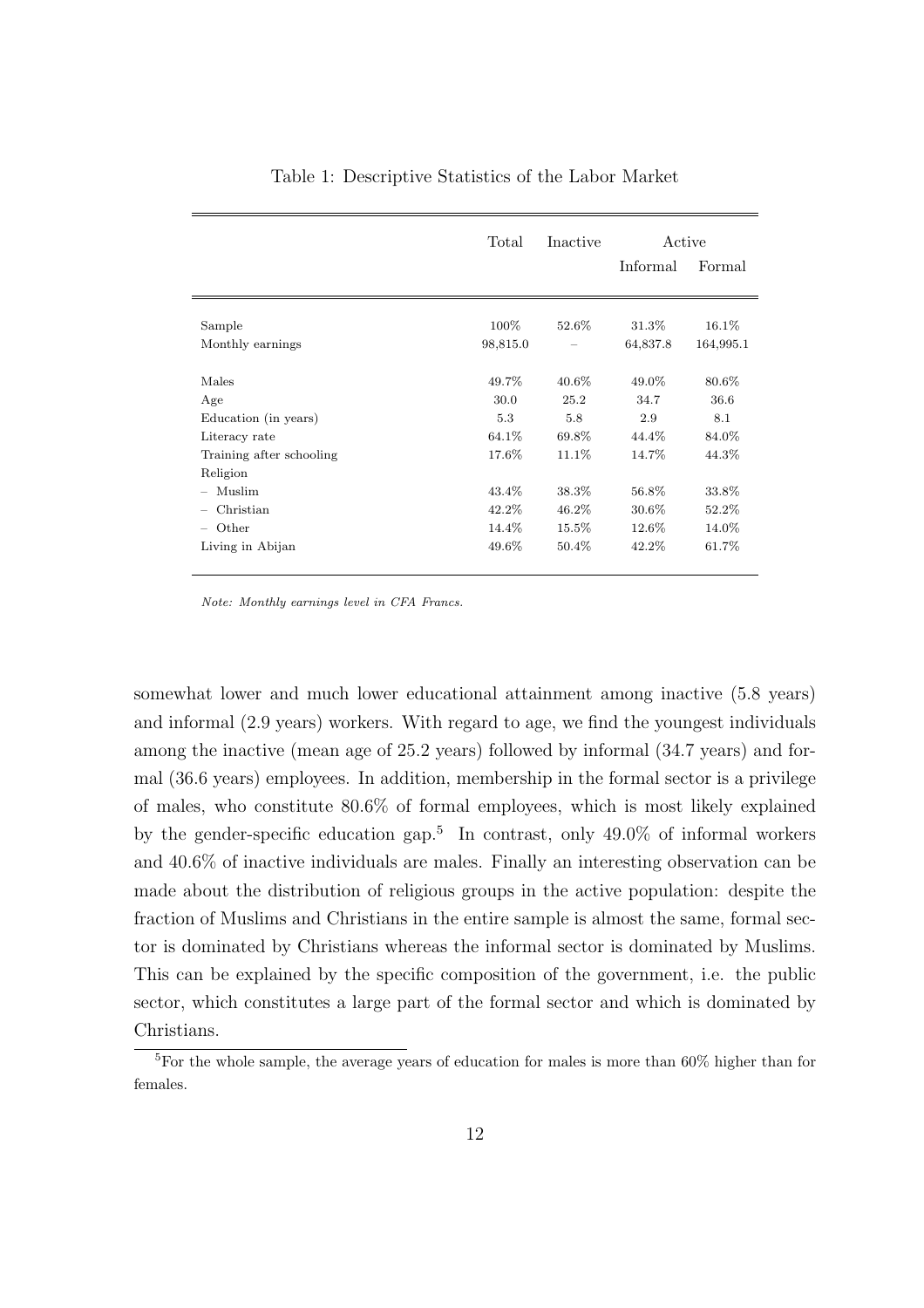Hence, there are considerable differences in characteristics between both the inactive and active population as well as between workers employed in the informal and formal sectors. Systematic differences between active and inactive individuals highlights the danger of sample selection bias, that may arise if we ignore the employment decision of individuals in our model. The nature of systematic differences in characteristics of formal and informal workers is a bit less clear. It might be the result of self-selection of employees into the sectors where they maximize their earnings as well as the result of employers' discrimination based on workers' characteristics.

To specify the selection equation we use other variables such as the number of infants in the household, the number of children under 14 in the household, the number of old household members, household size and the number of active members in the household. The reason for this choice is twofold. First, the above listed variables filter out nonindividual reasons for making job decision, such as family and environment matters, so that the magnitude of the earnings could be later explained by only individual qualities. Second, these variables provide sufficient exclusion restrictions to ensure identifiability of the slope coefficients in wage equations, while necessity of having exclusion restrictions in Heckman regression is strongly advocated by Olsen (1980) and Little (1985).

#### 3.2 Composition of the Labor Market

We start with an analysis of the sector composition of the labor market. The model in (8) allows for an arbitrary number of labor market segments where individual affiliation to any of them may not necessarily be observable. Moreover, the model takes into account selectivity induced by individuals' employment decision, which ensures consistent estimation of marginal returns to individual characteristics.

Initially we estimate two specifications: a model with a homogeneous informal sector and a model with an informal sector that consists of two segments with unobservable individual affiliation. Estimation results for both models are provided in Tables A1 and A2 of Appendix 2.

To decide on the ultimate number of segments in the labor market we use information criteria: Akaike (AIC), Schwarz (SBC), consistent Akaike (CAIC) and Hannan-Quinn (H-Q). In addition to these we use the Andrews (1988) goodness of fit test based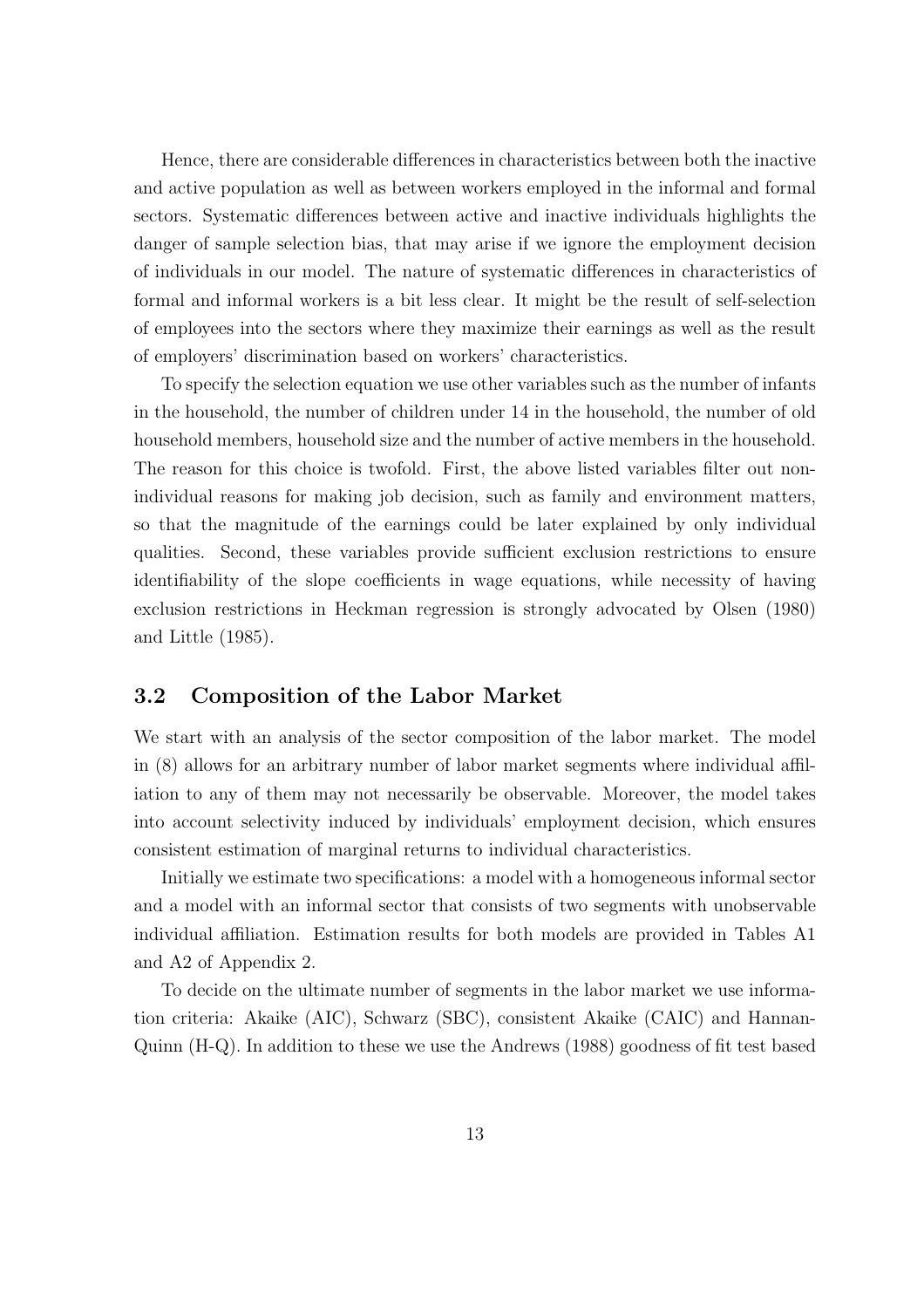|                   | Homogeneous<br>Informal Market |          | Two-Segment<br>Informal Market |          | Three-Segment<br>Informal Market |
|-------------------|--------------------------------|----------|--------------------------------|----------|----------------------------------|
| AIC               | 10713.85                       |          | 10616.23                       |          | 10616.46                         |
| SBC               | 10855.05                       |          | 10828.03                       |          | 10898.87                         |
| CAIC              | 10879.05                       |          | 10864.03                       |          | 10946.87                         |
| $H-Q$             | 10764.96                       |          | 10692.89                       |          | 10718.68                         |
| $\ln \mathcal{L}$ | $-5332.92$                     |          | $-5272.11$                     |          | $-5260.23$                       |
|                   | Test Stat.                     | Cr.Value | Test Stat.                     | Cr.Value |                                  |
| Andrews Test      | 155.26                         | 51.00    | 143.35                         | 51.00    |                                  |

Table 2: Model Selection

on the difference between observed and predicted cell frequencies.<sup>6</sup>

The results on model selection are presented in Table 2. The values of the Andrews  $\chi^2$ -test statistics imply a clear rejection of a homogenous informal sector. In addition to that, all information criteria uniformly show that the specification with a dual informal sector is superior to the model with a homogeneous informal sector. Thus the labor market under study consists of at least three distinct parts: the formal sector and two latent segments of the informal sector.

The results of the  $\chi^2$ -tests also show that fitted values from the model with two latent informal segments are still significantly different from the observed ones. Yet, extending the model to a three-segment informal sector does not bring any improvement in terms of information criteria. From the last column of Table 2 we see that all information criteria show that such a specification would overparameterize the model. In addition, the extended three-segment model would place a very low probability on the third segment of the informal market. The estimated size of this additional segment would make only 4.1% of the informal sector and 2.7% of the whole labor

 ${}^{6}$ Partitioning of **X** is made with respect to sex and formal sector membership. The covariance matrix of the difference between actual and predicted cell frequencies accounts for the fact that in our application  $\hat{\xi}$  is asymptotically not fully efficient (see Andrews 1988, p.1431-1432, for details).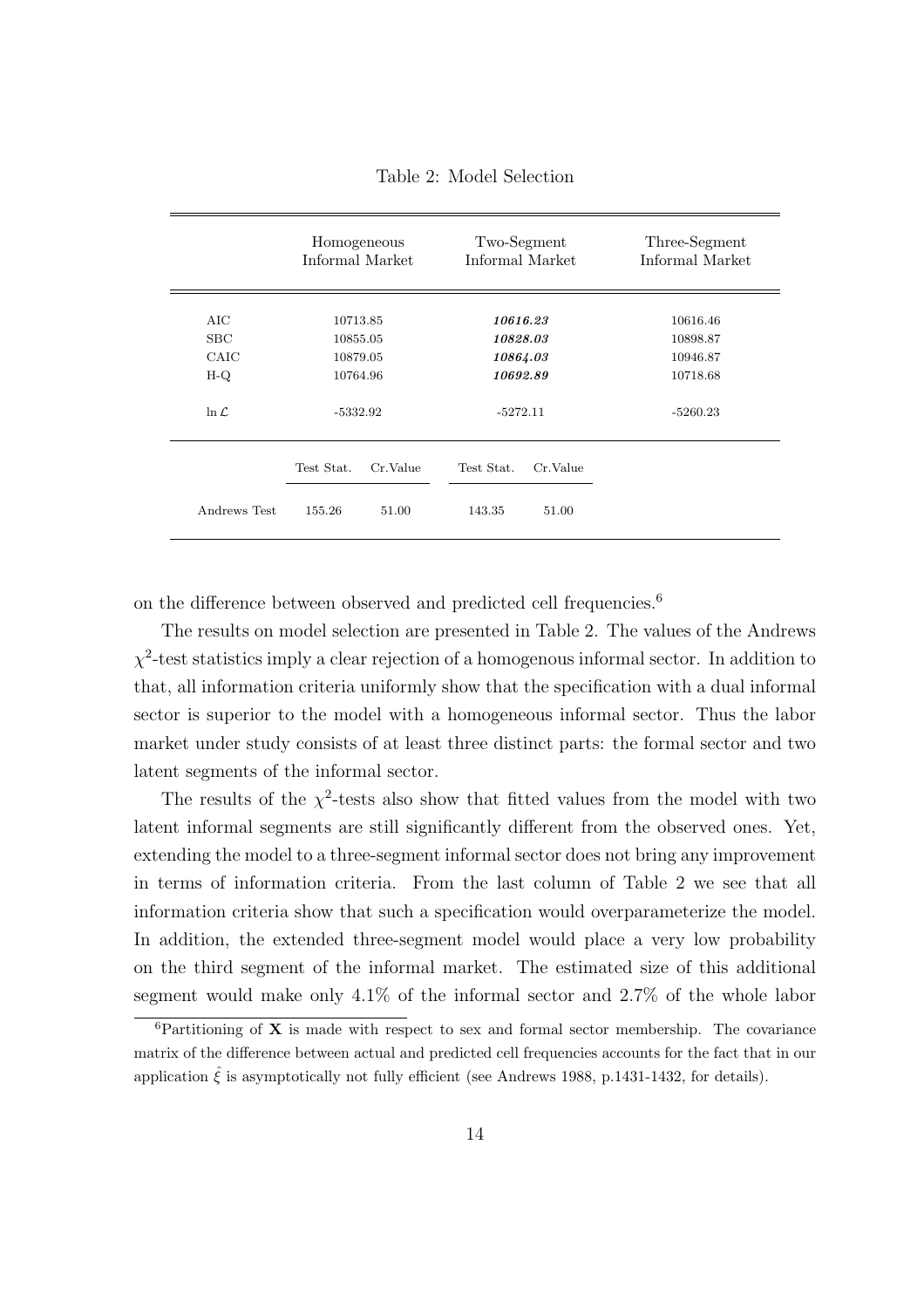market respectively. We hence conclude that the specification with a two-segment informal labor market is the best fitting and at the same time the most parsimonious model.<sup>7</sup>

Next very important finding is the significance of the correlation coefficient  $\rho$  (see Table A.2 in Appendix 2), which underlines the necessity of accounting for sample selection bias when estimating slope coefficients in segment-specific wage equations.

With regard to the properties of each segment of the labor market Table A.2 in Appendix 2 suggests that the two unobserved informal segments make 57.6% and 42.4% of the informal sector respectively, which shows that each of them constitutes a significant part of the informal sector. Expected wages in both informal segments are clearly below the expected wage in the formal sector; but there is an additional significant differential between expected earnings in the "upper"-tier (Informal-1) and "lower"-tier (Informal-2) informal sectors.

Wage equations across the three segments are quite diverse. As expected, returns to education and experience (measured in years of age) are high in the formal sector. Also, in the better-paid segment of the informal sector education and experience have a high and significant impact on earnings. But, whereas returns to experience in this segment are the same as in the formal sector, returns to education are already almost twice as low. In the lower-paid part of the informal sector returns to experience are only two thirds of the returns to experience in the formal and higher-paid informal sectors, and education appears to have no returns at all. Hence, workers in the lower-paid informal sector are stuck with very low wages almost independent of their abilities. Furthermore, whereas gender has a significant impact on earnings in all segments of the labor market, the male-female wage gap in the two informal segments is wider than in the formal sector.

Thus we do not only find that the labor market under study consists of three different segments. We also that each of these segments shows a quite distinct pattern of returns to individual characteristics. On a first glance, only the most general labor market structure, like the one proposed by Fields (2005) and Maloney (2004) and discussed in the Introduction, may seem to be supported by our estimates. Nevertheless,

<sup>&</sup>lt;sup>7</sup>One should keep in mind that using information criteria is not only the simplest but also the only feasible way to decide on the appropriate specification. Since the component densities in (8) do not belong to the exponential family, neither the residual-based methods for selecting the optimal mixture (see Lindsay and Roeder, 1992) nor NPMLE of Heckman and Singer (1984) can be applied here.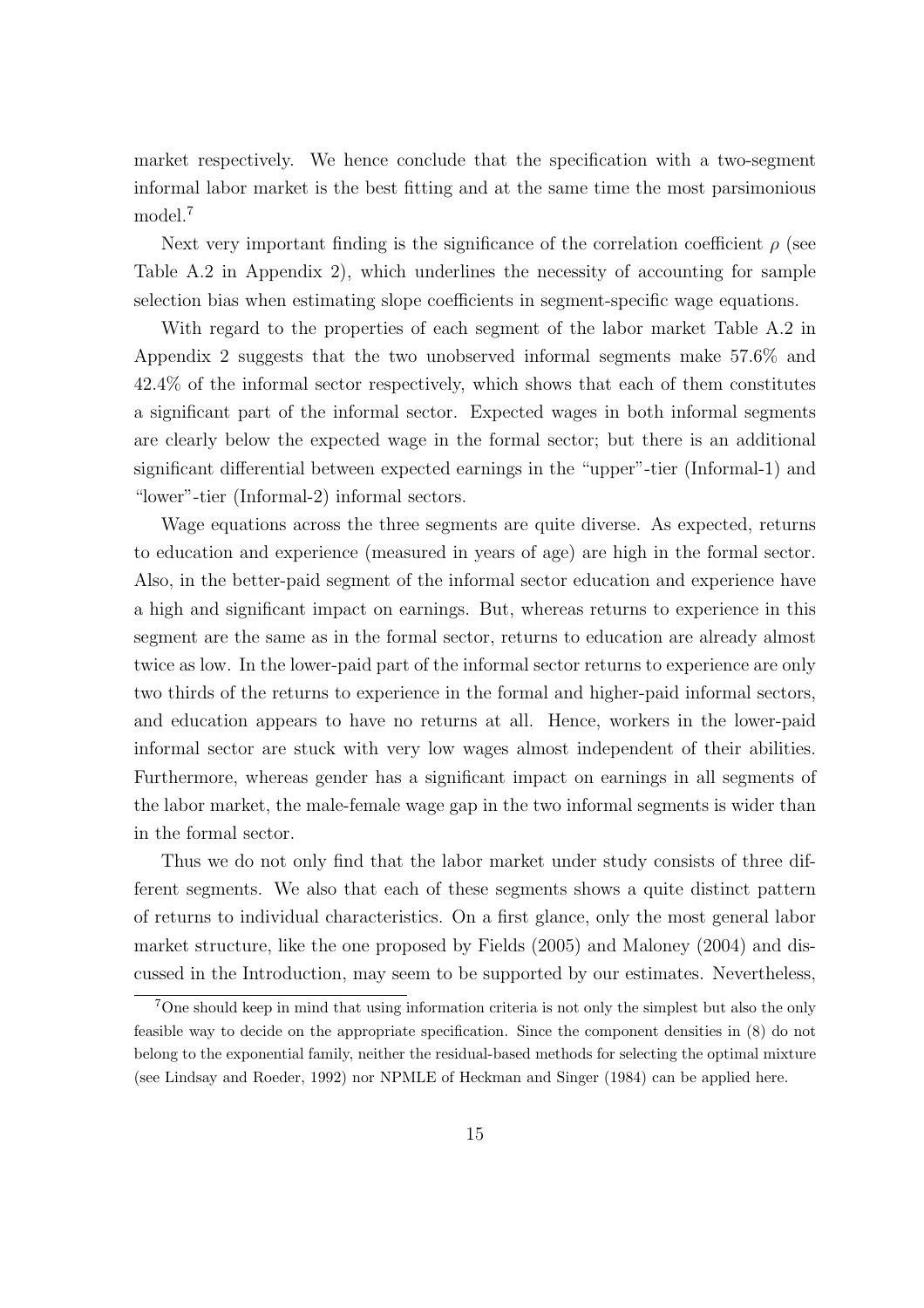even a significant diversity in the characteristics of each labor market segment should not necessarily mean that the labor market does not fit into either the segmented or the competitive labor market model. Rephrasing Basu (1997), it is beyond doubts that the labor market may be split into several segments. But as long as these segments possess the properties attributable to a competitive market, the whole labor market can still be treated as competitive. Alternatively, if entry barriers between some detected fragments could be found, the market would be segmented. Thus to learn about the nature of competition on the market certain sector choice mechanisms have to be explicitly addressed. This is done in the next Section.

### 3.3 Segmented or Competitive Market?

We seek to answer whether employment in the two informal segments is the result of own comparative advantage considerations or a result of entry-barriers into the formal market, i.e. market segmentation. The theoretical argument for the analysis is presented in Section 2.1. Assuming that individuals are earnings maximizers, they will choose the sector where, given their characteristics, their expected earnings will be maximized. This induces the distribution of individuals across sectors which is formulated in (10). If no entry-barriers to either sector existed, the distribution in (10) would be the same as the actual distribution of individuals across sectors  $\{\hat{\pi}_j\}_{j=1}^J$  estimated from (8). If however certain entry-barriers were in place, individuals would be overrepresented in undesired sectors and under-represented in sectors where they would actually maximize their expected earnings. As a result there should be a statistically significant difference between the estimated actual distribution of individuals across sectors  $\{\hat{\pi}_j\}_{j=1}^J$  and the distribution (10) induced by the earnings-maximizing sector choice of individuals.

Let  $\{\tilde{\pi}_j\}_{j=1}^J$  denote distribution (10) implied by the earnings-maximizing choice of individuals (for the rest of the paper we will call  $\{\tilde{\pi}_j\}_{j=1}^J$  the "earnings-maximizing" distribution). Figure 2 presents  $\{\hat{\pi}_j\}_{j=1}^J$  and  $\{\tilde{\pi}_j\}_{j=1}^J$  for each sector of the labor market. From this figure we see that the fraction of those who, conditional on their personal characteristics, would be better off in the formal sector almost doubles the actual share of formal sector employees. The contrary can be observed for the lower-paid informal segment, where the actual number of workers is almost three times as high as the number of workers that would choose to be employed in this segment for comparative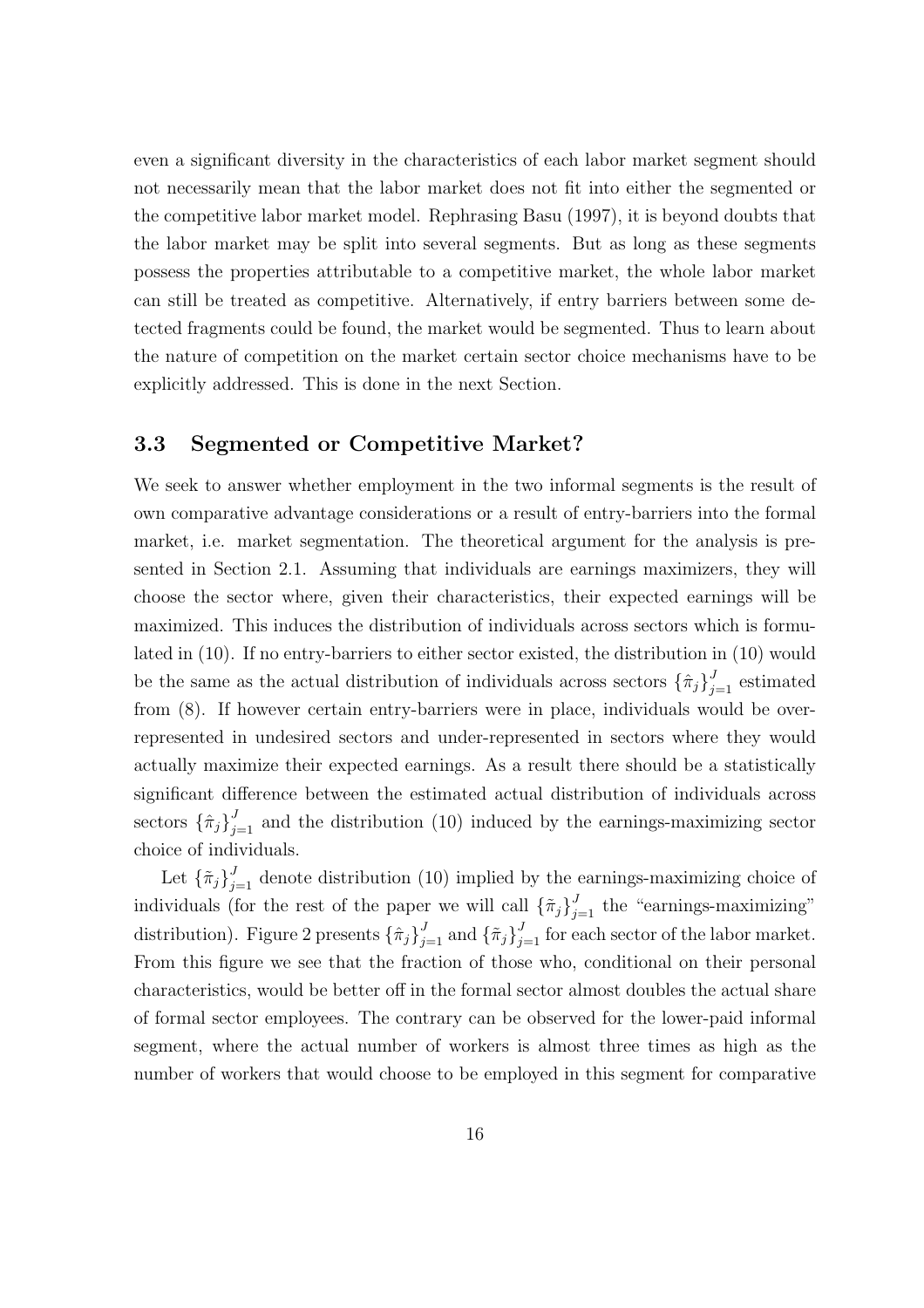

Figure 2: Distribution of Individuals across Sectors

advantage considerations.

In Table 3 we report bootstrap confidence intervals for the estimated sector affiliation probabilities  $\{\hat{\pi}_j\}_{j=1}^J$  and the predicted earnings-maximizing distribution  $\{\tilde{\pi}_j\}_{j=1}^J$ . In addition to that, for each sector we report the ratios of corresponding point pass values. The hypothesis of equality of the estimated mixing and predicted earnings-

|                                                | Formal           |                                      |                  | Informal-1                           |                  | Informal-2                           |  |  |
|------------------------------------------------|------------------|--------------------------------------|------------------|--------------------------------------|------------------|--------------------------------------|--|--|
|                                                | Value            | [95\% Conf.Interval]                 | Value            | [95\% Conf.Interval]                 | Value            | [95\% Conf.Interval]                 |  |  |
| $\hat{\pi}_j$                                  | 0.3392           | [0.3224, 0.3554]                     | 0.3767           | [0.2325, 0.4867]                     | 0.2840           | [0.1717, 0.4279]                     |  |  |
| $\tilde{\pi}_j$<br>$\hat{\pi}_i/\tilde{\pi}_i$ | 0.6136<br>0.5528 | [0.3727, 0.7740]<br>[0.4348, 0.9284] | 0.2929<br>1.2863 | [0.1425, 0.5237]<br>[0.5251, 3.1431] | 0.0935<br>3.0385 | [0.0337, 0.1813]<br>[1.2043, 8.5987] |  |  |

Table 3: Distribution of Individuals across Sectors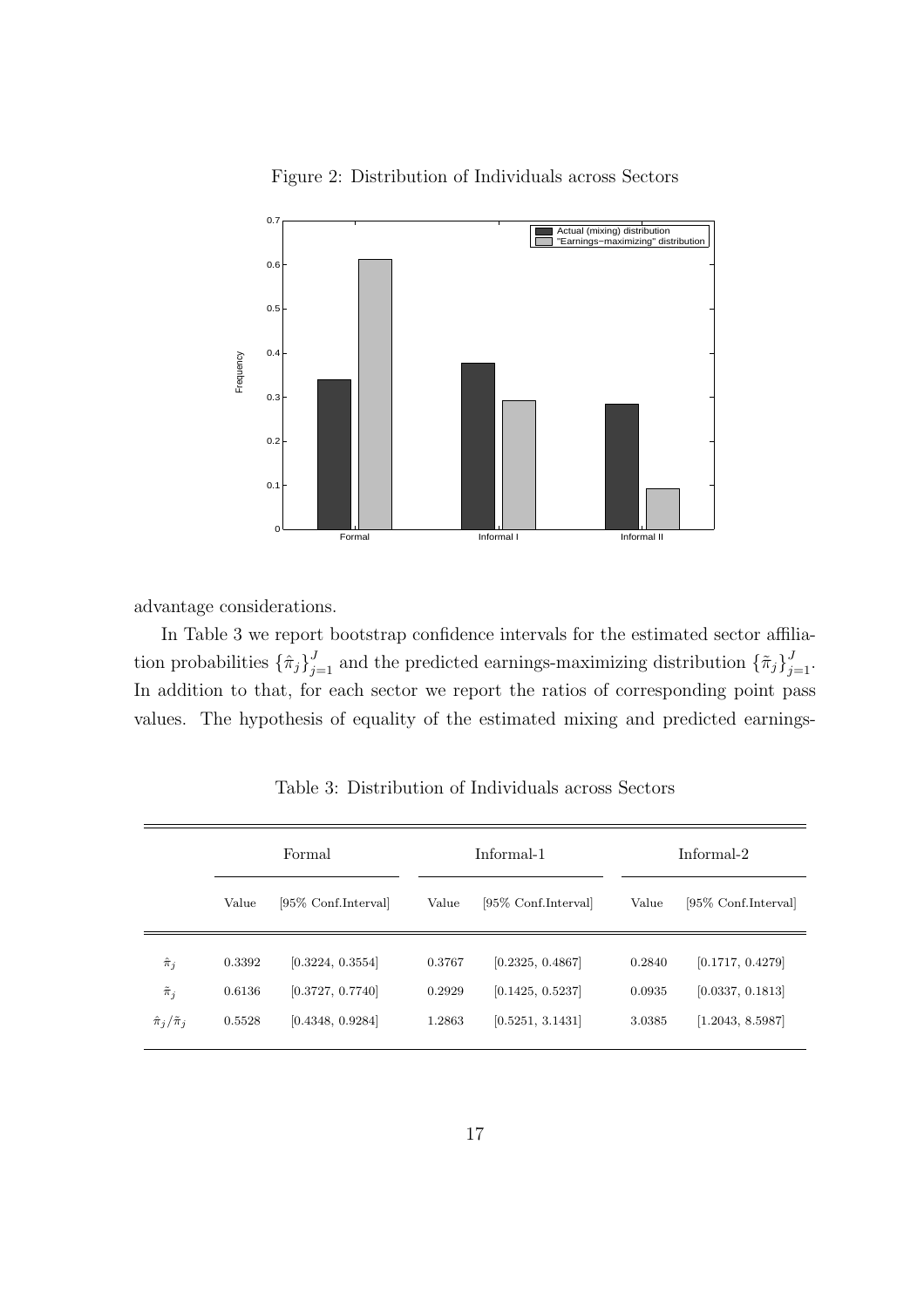maximizing distributions is rejected when at least one of the  $\hat{\pi}_j/\tilde{\pi}_j$  ratios significantly departs from unity. The results in Table 3 indicate that only for the "upper"-tier informal sector the estimated sector affiliation probability is not significantly different from to the predicted earnings-maximizing sector size, i.e.  $\hat{\pi}_j/\tilde{\pi}_j = 1$ . For both formal and "lower"-tier informal sectors the hypothesis of equality of sector sizes is rejected, as, at 5% level,  $\hat{\pi}_j/\tilde{\pi}_j < 1$  for the formal sector and  $\hat{\pi}_j/\tilde{\pi}_j > 1$  for the "lower"-tier informal sector. This implies:

- (i) the share of workers that would chose to enter the formal sector is significantly higher than the share of workers actually employed in the formal sector,
- (ii) the share of individuals affiliated to the "upper"-tier of the informal sector is equal to the share of those who would chose to work in this sector,
- (iii) the actual share of workers in the "lower"-tier informal sector is significantly higher than the share of workers that would voluntarily choose to stay in this sector.

If we assume that workers can freely move between the two segments of the informal labor market, the three statements above imply that an entry-barrier between the formal and the "lower"-tier informal sector and no entry-barrier between the formal and the "upper"-tier informal sector exist. This supports the hypothesis of Fields (2005) and Maloney (2004). If we do however assume an entry-barrier between the two segments of the informal labor market, the three statements above could also imply an entry-barrier between the "upper" -tier informal and the formal sector. From an empirical perspective we cannot distinguish between these two cases. But given the nature of the informal market in developing economies, and in particular the fact that capital costs of setting up an informal business can be considered as negligible, the assumption of no entry-barriers between the two segments of the informal market seems to be quite realistic. Anyway, in both cases the hypothesis of unlimited intersectoral mobility with no entry-barriers between any sectors, and consequently fully competitive market, is rejected. This is the main result of this paper.

Last, if we assume that people are utility- rather than earnings-maximizers, it is also possible to argue that our empirical results are a consequence of non-wage preferences for the "lower" -tier informal sector and not an evidence of entry-barriers into the formal sector. Given the significantly lower earnings in the "lower" -tier informal sector, this would mean that being employed in this sector brings along considerable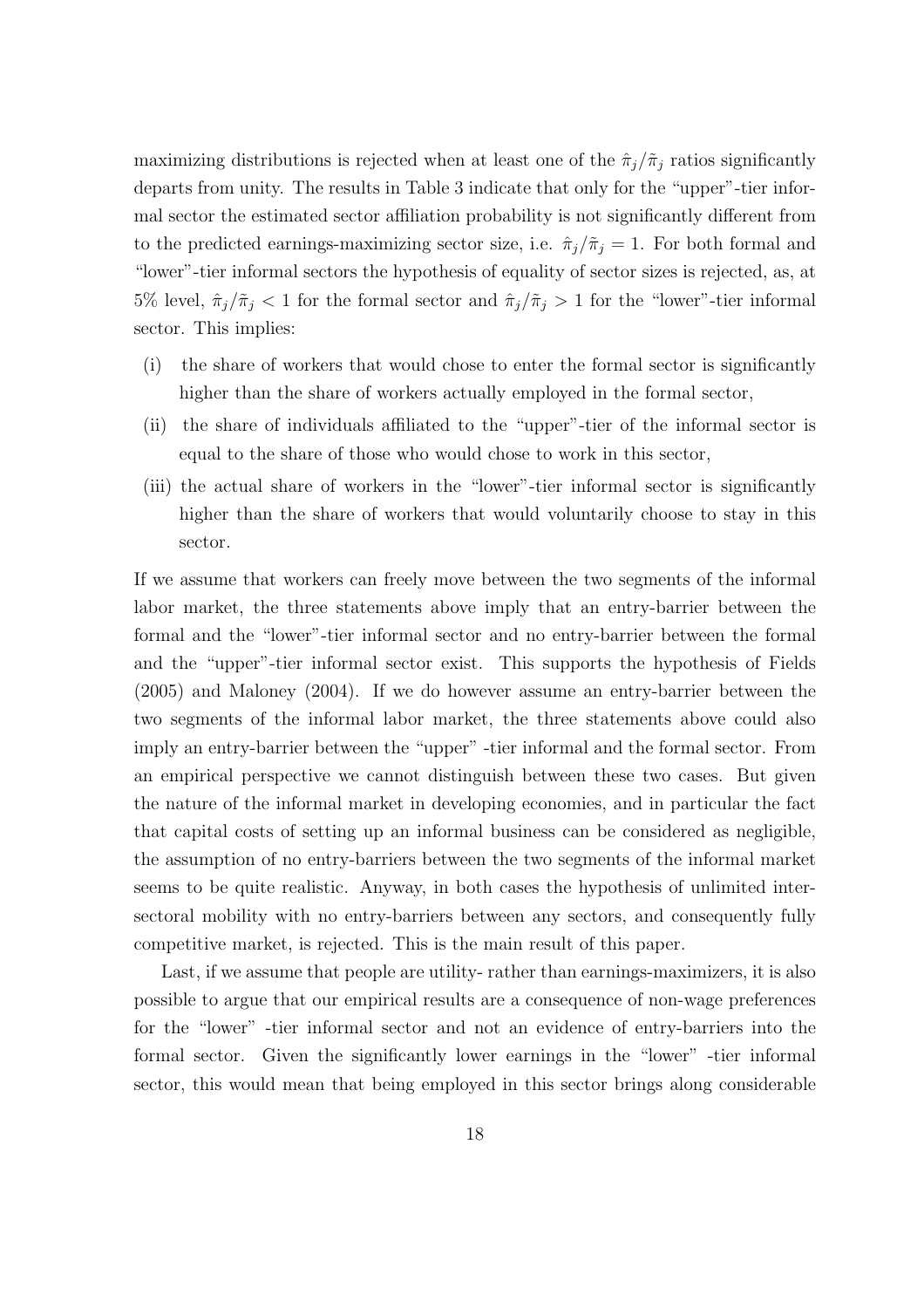non-wage advantages that the formal sector does not offer. Reflecting on possible nonwage attributes of the formal and informal sectors, it does however not seem that the informal sector has more positive non-wage features than the formal one. Whereas the informal sector offers just more flexibility, the formal sector provides access to employment certainty, social security, medical insurance, pension funds etc. Hence, the alternative of treating individuals as earnings maximizers should not bias results.

#### 3.4 Individual Sector Affiliation

The mixture approach to modelling the informal sector provides us only with the probability distribution of agents across sectors. This means that we are not able to learn about the exact affiliation of a given individual to any segment of the market. At the same time, for policy targeting it would be important to know the specific characteristics of individuals found in the "lower"-tier and "upper"-tier informal sector. In this section we therefore make an attempt to describe a typical worker of each labor market segment. To learn about average individual characteristics in each segment we consider the following heuristic approach. Let the mixing distribution (i.e. the sector affiliation probabilities) in (8) depend on certain individual characteristics  $\mathbf{w}_i$ , so that  $\pi_i$  becomes

$$
\pi_{ij} = \frac{\exp\{\alpha_j \mathbf{w}_i\}}{\sum_{j=1}^J \exp\{\alpha_j \mathbf{w}_i\}},\tag{16}
$$

where  $\alpha_j$  for the formal market is normalized to zero. The parametrization in (16) provides individual-specific probabilities of being a member of any sector of the labor market. Using these individual-specific probabilities as weights we can compute the weighted average for any individual characteristic  $w_i$  in any sector j. The only information we need for that is the vector  $\hat{\alpha}$ , which is obtained by estimating the model in (8) with (16) instead of  $\pi_j$ .

In Table 4 we report the weighted characteristics for all sectors (notice that for the formal sector these estimated characteristics are the same as the observed characteristics presented in Table 1). As can be observed, members of the "lower" -tier informal sector are, on average, the oldest and the least educated of the working population. We might hence conclude that low levels of human capital as well as high age can also act as some form of entry-barrier to the formal sector.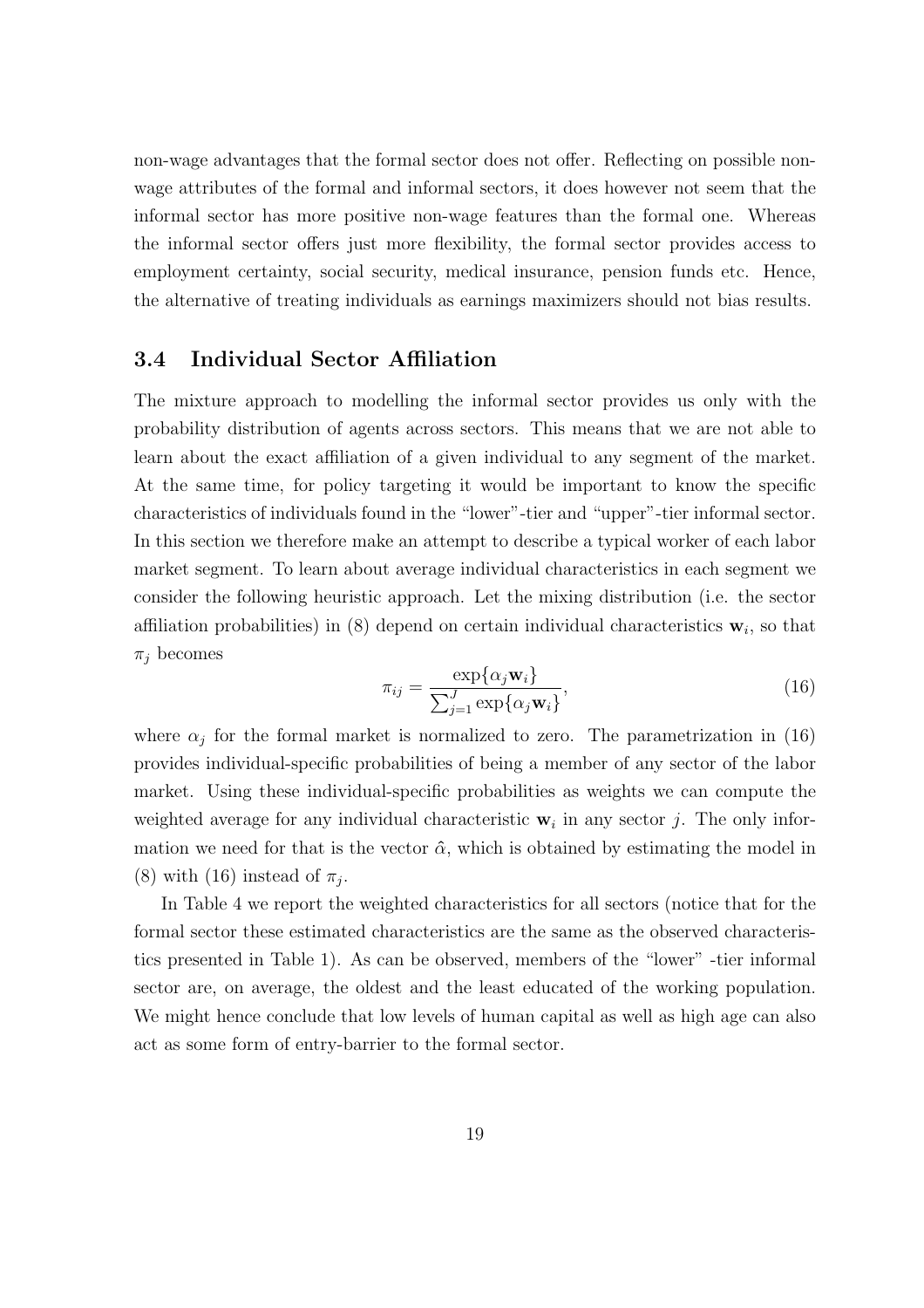|                    | Formal | Informal-1 | Informal-2 |
|--------------------|--------|------------|------------|
| Sex ["male" $=1$ ] | 0.807  | 0.508      | 0.464      |
| Age [years]        | 36.558 | 31.047     | 40.004     |
| Years of education | 8.096  | 3.311      | 2.309      |
| Literacy rate      | 0.840  | 0.514      | 0.343      |

Table 4: Expected Individual Qualities in each Sector <sup>a</sup>)

<sup>a</sup>) Prediction based on individual-specific affiliation probabilities

### 3.5 Contribution to Existing Empirical Literature

In this concluding section we briefly discuss the contribution of our analysis to the existing empirical literature in both developing and industrialized economies.

A benchmark paper in the empirical literature on testing for the dual structure of the labor market is the study of Dickens and Lang (1985). With U.S. data, Dickens and Lang (1985) were the first to account for unobservability of sector affiliation by using a switching regime regression. However, the follow up paper of Heckman and Hotz (1986) has provided a fundamental critique addressed not only to Dickens and Lang (1985), but also to the general framework of conducting such tests. Namely, Heckman and Hotz (1986) argue that such approaches suffer from the following potential sources of misspecification:

- (i) there may be multiple (not just two) sectors in the labor market,
- (ii) individuals are utility maximizers rather than earnings maximizers,
- (iii) inability to separate costs of moving between sectors from entry barriers,
- (iv) false distributional assumptions.

Subsequent papers have addressed only some of these shortcomings. In particular, Heckman and Sedlacek (1985) explicitly introduce non-wage valuation of the sectors and thereby tackle (ii); Magnac (1990) considers the cost of entry and resolves (iii).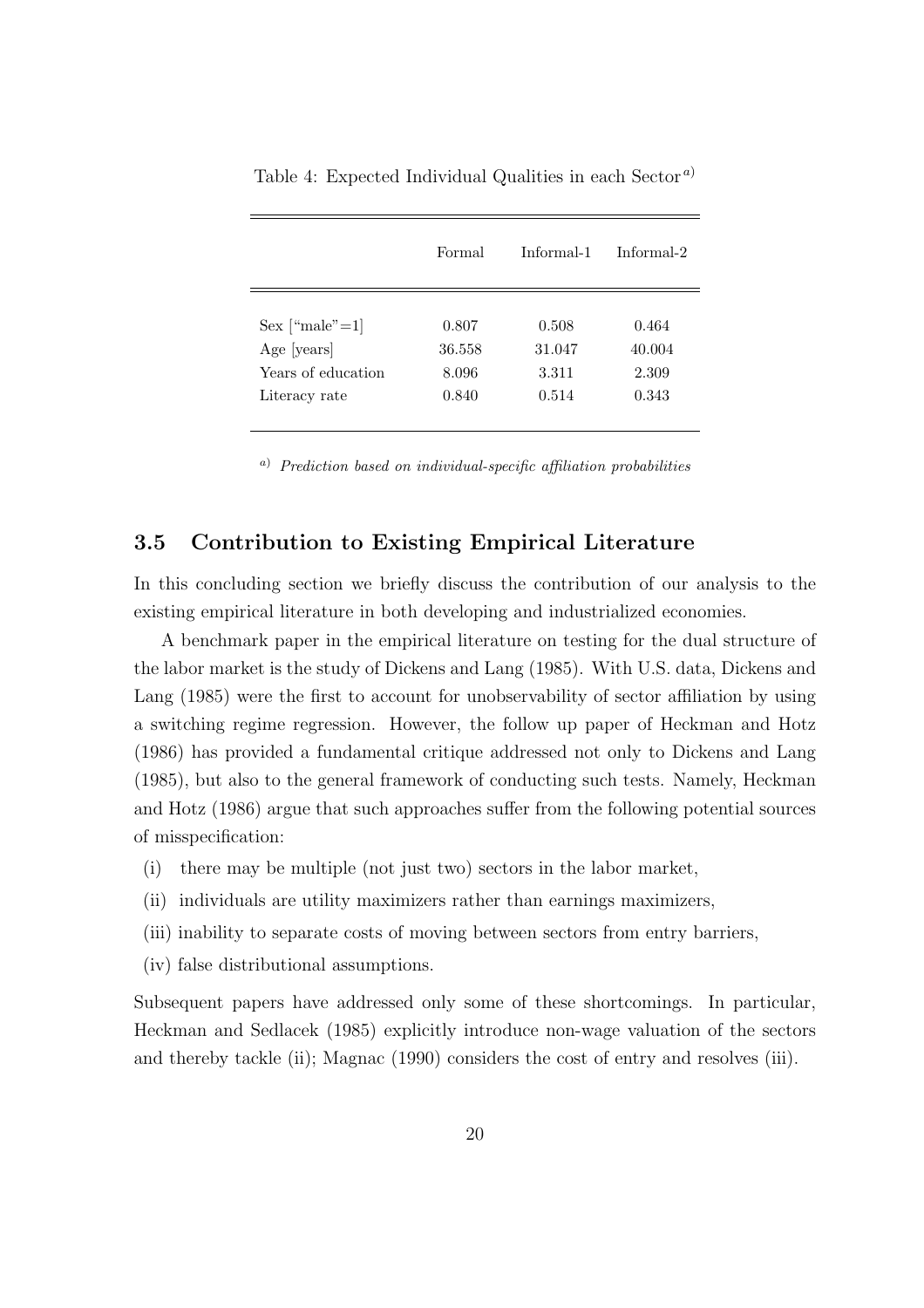In this paper we consistently discuss (i), developing a model that allows for sector multiplicity. Explicit introduction of heterogeneity in a form of distinct segments with unobserved affiliation provides a relative advantage in comparison to all models that originate from the Roy framework, as these models (including both Heckman and Sedlacek, 1985, and Magnac, 1990) are confined only to sectors with observed sector membership, out of which homogeneity of the informal market follows.<sup>8</sup>

Concerning (iv), with exception of Heckman and Sedlacek (1985), all existing models are not robust to distributional assumptions. One possible advantage of our framework in this respect is that by increasing the number of unobserved classes one can reduce the severity of misspecification, which is a positive feature of all mixture models.

In addition to that, we find significant sample selection bias induced by the employment decision of individuals. This means that the studies that consider a latent structure of the labor market (e.g. Dickens and Lang, 1985, and Cunningham and Maloney, 2001) but ignore sample selection may potentially suffer from this type of misspecification.

Taken together, the above overview shows that the framework created in the present paper certainly fills gaps in the empirical literature on informal sector heterogeneity and labor market segmentation in a developing economy.

### 4 Summary and Conclusions

In this paper we formulate an econometric model that allows for sector multiplicity when sector affiliation of any particular individual is not necessarily observable. Additionally, the model accounts for sample selection due to individuals' employment decision. The finite mixture setting of our model suggests a straightforward test for entry barriers to the formal sector of the labor market.

We apply the model to study the composition of the urban labor market in Côte d'Ivoire. Our results support the hypothesis that informal labor markets in developing countries are composed of two segments with a distinct wage equation in each of them. We further state that both informal sectors are considerable in size and make up 60% and 40% of informal employment respectively. In addition, we show that one segment

<sup>8</sup>Though, the framework of Magnac (1990) has definitely a great advantage in modelling entry costs and richer specification of nonparticipation.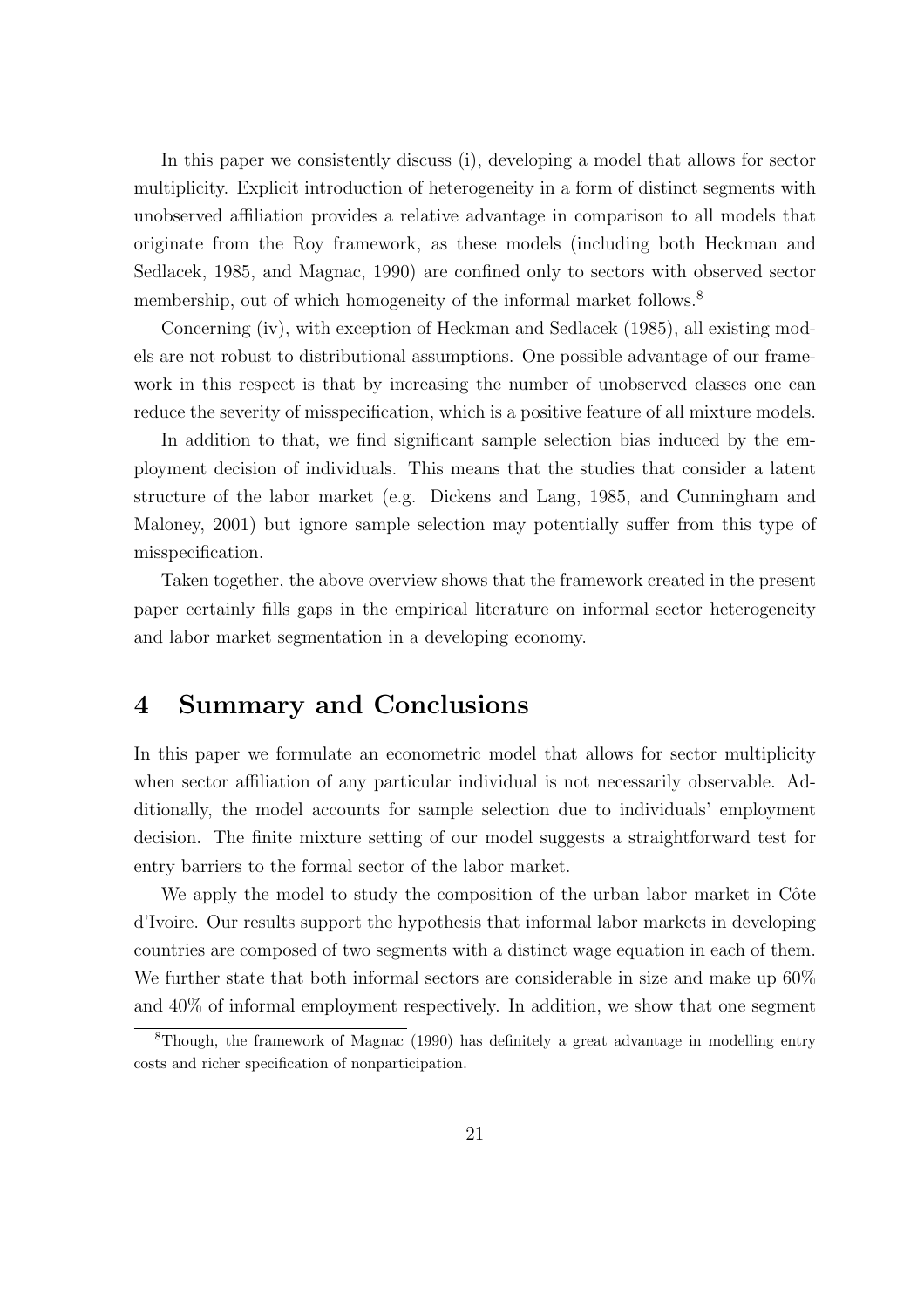of the informal sector (the "upper"-tier informal sector) is superior to the other (the "lower"-tier informal sector) in terms of significantly higher earnings as well as higher returns to education and experience.

We also test whether the detected structure of the informal sector is a result of market segmentation that deters individuals from entering the formal sector, or rather a result of comparative advantage considerations of workers. We find that the "lower" tier informal sector is the result of market segmentation whereas comparative advantage considerations seem to be the cause for the existence of the "upper"-tier informal sector. Hence, the informal sector comprises both, individuals who are voluntarily informal and individuals for whom the informal sector is a strategy of last resort to escape involuntary unemployment.

For the theoretical modelling of labor markets in developing economies this means that there may exist cases in which neither solely competitive theories, nor exclusively segmented labor market theories will provide a satisfactory explanation of labor market interactions. For the empirical literature our results clearly show that testing for labor market competitiveness in developing economies can be misspecified by either ignoring the employment decision of individuals (leading to selection bias) or the heterogeneity of the informal sector.

From a policy perspective, it is important to take into account the latent structure of the informal labor market as recommendations for the two informal segments should be quite different. Individuals who voluntary participate in the informal sector just realize an opportunity to earn more than they would in the formal sector. Still, they have much lower earnings than employees in the formal sector, so policies should address their individual endowments to improve their earnings possibilities.<sup>9</sup>

With regard to the "lower" -tier informal sector, policy interventions have to counter entry-barriers into the formal sector. Moreover, agents found in this part of the informal market show especially low earnings. Hence, if the policy objective is to address the most disadvantaged, the "lower"-tier informal sector should receive highest priority. Our results indicate that especially the oldest and least educated as well as rather women than men are found in this most "disadvantaged" sector of the labor market.

<sup>9</sup>This part of the informal sector probably also constitutes a considerable part of tax evasion in developing countries and hence measures to improve tax collection in this part of the informal sector might be enhanced.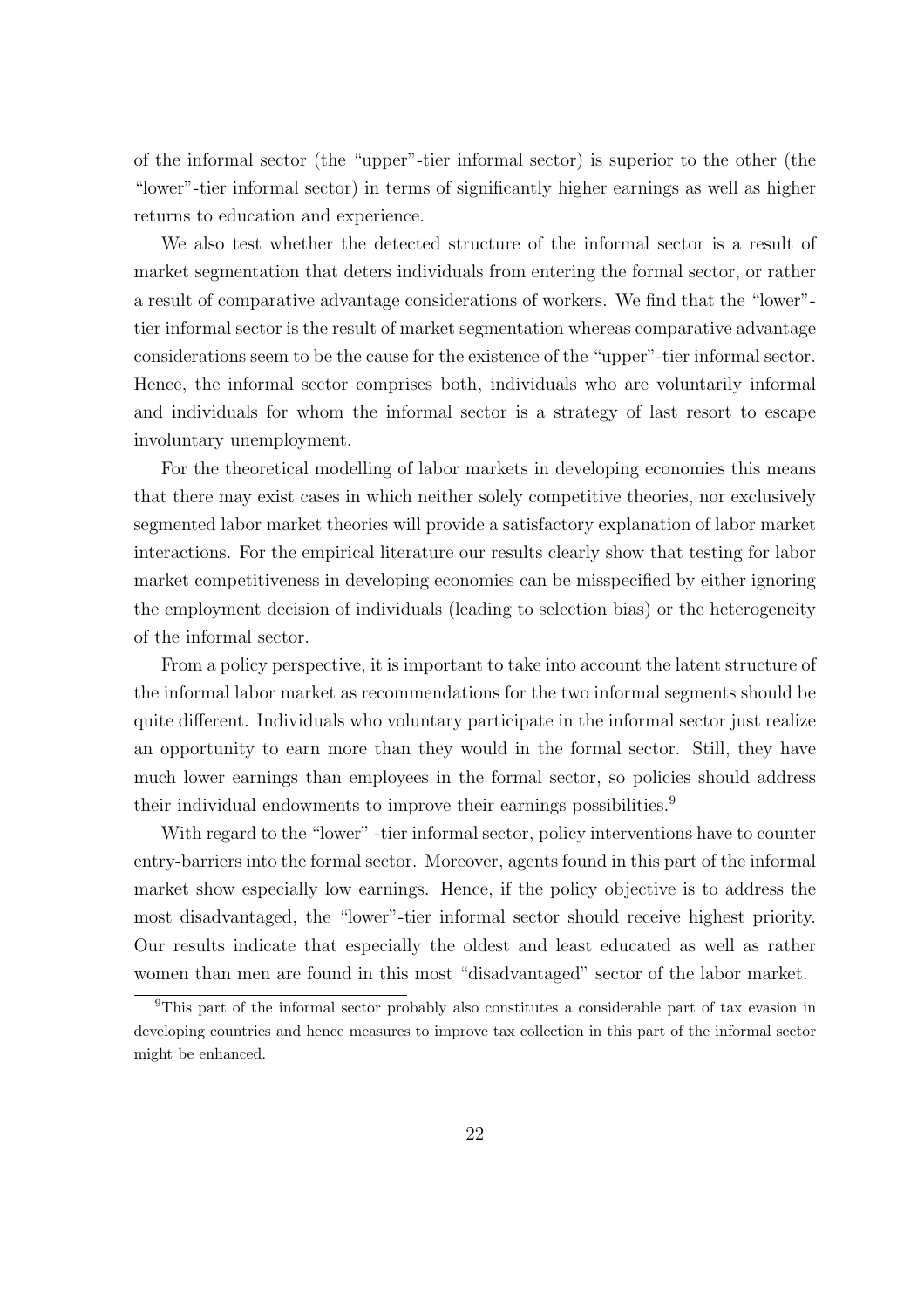## References

- Andrews, D., "Chi-Square Diagnostic Tests for Econometric Models: Theory", Econometrica, 1988, p.1419-1453.
- Basu, A., "Analytical Development Economics", (Cambridge, MA: MIT Press, 1997).
- Cunningham, W. and W.F. Maloney, "Heterogeneity in the Mexican Microenterprise Sector: An Application of Factor and Cluster Analysis ", Economic Development and Cultural Change, 2001, p.131-156.
- Dickens, W.T. and K. Lang, "A Test of Dual Labor Market Theory", American Economic Review, 1985, p.792-805.
- FIELDS, G., S., "Labour Market Modelling and the Urban Informal Sector: Theory and Evidence", in Thurnham, D., Salome, B., Schwarz, A., eds, The Informal Sector Revisited, (OECD, 1990).
- FIELDS, G., S., "A Guide to Multisector Labor Market Models", Paper prepared for the World Bank Labor Market Conference, 2005.
- Gindling, T., "Labor Market Segmentation and the Determination of Wages in the Public, Private-Formal and Informal Sectors in San-Jose, Costa-Rica", Economic Development and Cultural Change, 1991, p.585-603.
- HARRIS, J.R. AND M.P. TODARO "Migration, unemployment and development: A two-sector analysis", American Economic Review, 1970, p.126-142.
- Heckman, J., "Sample Selection Bias as a Specification Error", Econometrica, 1979, p.153-161.
- HECKMAN, J. AND V. HOTZ "An Investigation of the Labor Market Earnings of Panamian Males", Journal of Human Resources, 1986, p.507-542.
- HECKMAN, J. AND G. SEDLACEK "Heterogeneity, Aggregation and Market Wage Functions: An Empirical Model of Self-Selection in the Labor Market", Journal of Political Economy, 1985, p.1077-1125.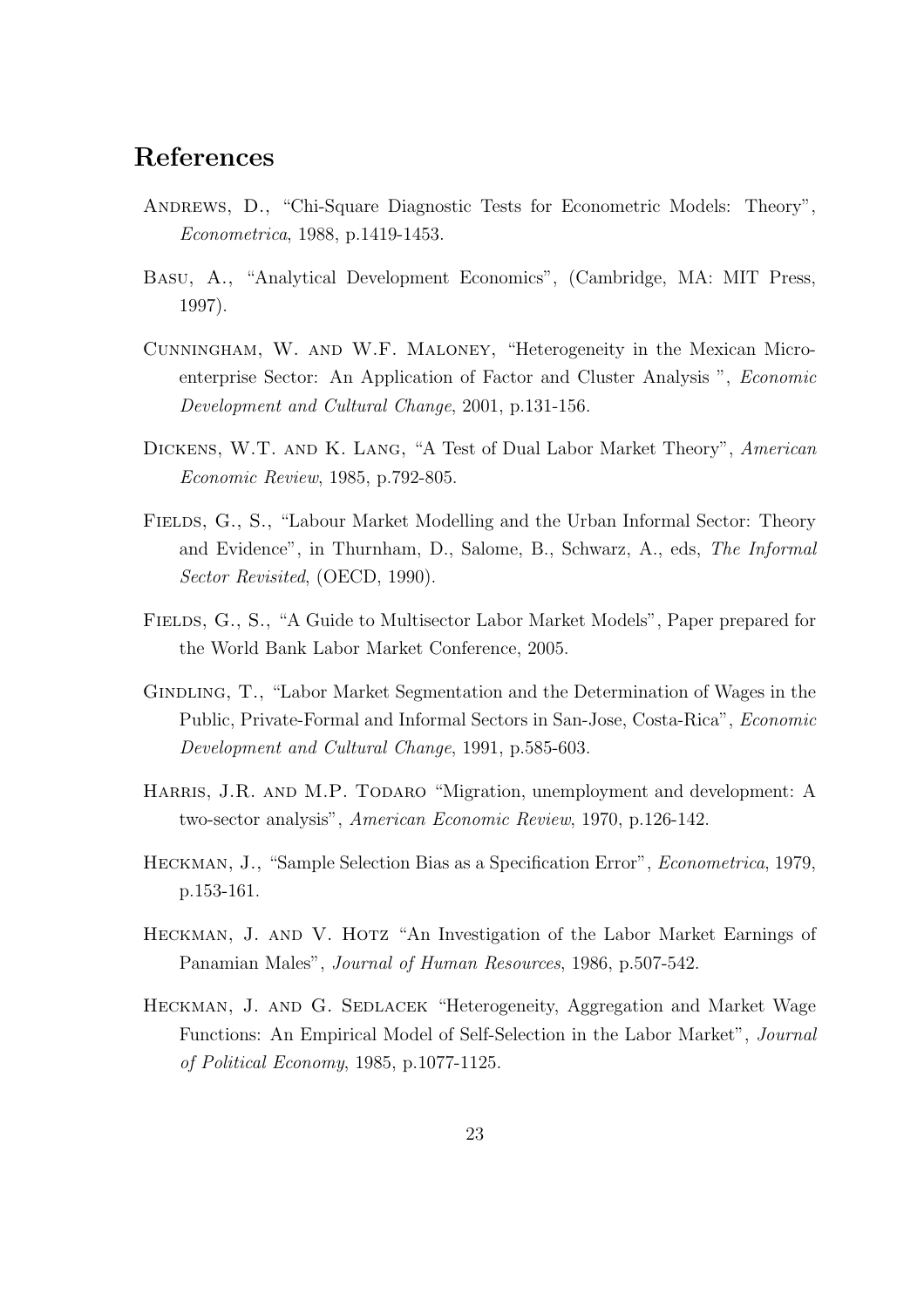- Heckman, J. and B. Singer, "A Method of Minimizing the Impact of Distributional Assumptions in Econometric Models for Duration Data", Econometrica, 1984, p.271-320.
- Lee, L.-F., "Generalized Econometric models with Selectivity", Econometrica, 1983, p.507-512.
- LINDSAY, B., AND K. ROEDER, "Residual Diagnostics for Mixture Models", *Journal* of the American Statistical Association , 1992, p.785-794.
- LITTLE, R., "A Note about Models for Selectivity Bias", *Econometrica*, 1985, p.1469-1474.
- Magnac, T., "Segmented or Competitive Labor Markets ", Econometrica, 1991, p.165-187.
- Maloney, W.,F., "Informality Revisited ", World Development, 2004, p.1159-1178.
- Murphy, K., and R. Topel, "Estimation and Inference in Two Step Econometric Models", Journal of Business and Economics Statistics, 1985, p.370-379.
- Olsen, R., "A Least Squares Correction for Selectivity Bias", Econometrica, 1980, p.1815-1820.
- Rosenzweig, M., "Labor Markets in Low Income Countries", in: Chenery H. and T.N. Srinivasan, eds., Handbook of Development Economics, Volume 1, (Amsterdam: North Holland, 1988).
- STIGLITZ, J., E., "The Efficiency Wage Hypothesis, surplus Labor, and the Distribution of Labour in LDCs ", Oxford Economic Papers, 1976, p.185-207.
- TEICHER, H., "Identifiability of Finite Mixtures", Annals of Mathematical Statistics, 1963, p.1265-1269.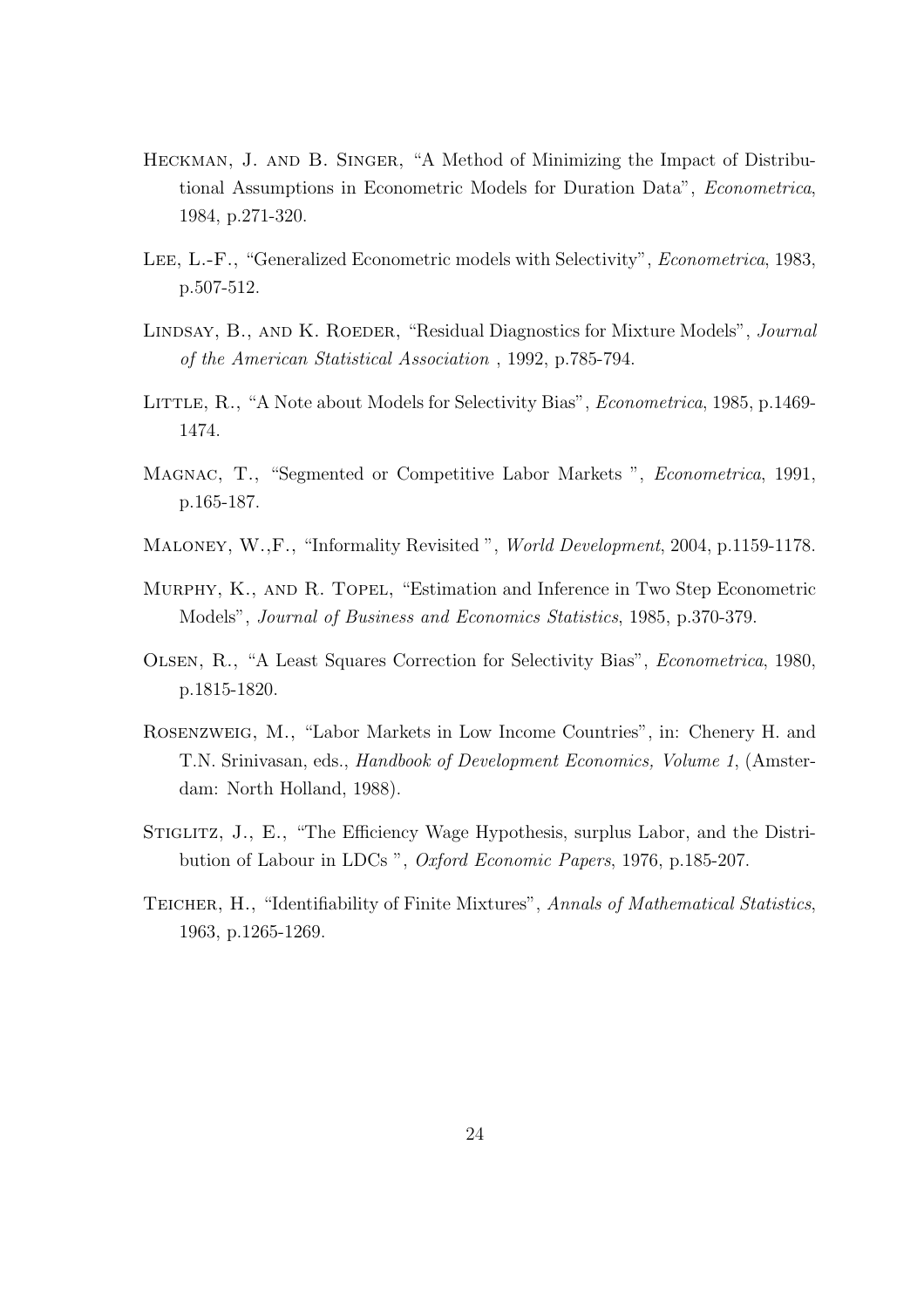## Appendix 1

#### Component Density of the Error Term

Consider a component density  $f(u_i|u_{is} > -\mathbf{z}_i\gamma, \theta_j)$ . Using Bayes rule (for simplicity of notation we suppress conditioning on  $y_i \in Y_j$ ) we get

$$
f(u_i|u_{is} > -\mathbf{z}_i\gamma, \theta_j) = \frac{P(u_{is} > -\mathbf{z}_i\gamma|u_i, \theta_j)f(u_i|\theta_j)}{P(u_{is} > -\mathbf{z}_i\gamma)}
$$

Since joint distribution of  $(u_i, u_{is})$  is bivariate normal, conditional density  $f(u_{is} >$  $-\mathbf{z}_i\gamma|u_i, \theta_j)$  follows  $N(\frac{\rho_j}{\sigma_j})$  $\frac{\rho_j}{\sigma_j} u_i$ , 1 –  $\rho_j^2$ ) and marginal density  $f(u_i|\theta_j) \sim N(0, \sigma_j^2)$ . Thus

$$
f(u_i|u_{is} > -\mathbf{z}_i\gamma, \theta_j) = P\left(\frac{u_{is} - \mathbf{z}_i\gamma - \rho_j\sigma_j^{-1}u_i}{\sqrt{1 - \rho_j^2}} > \frac{-\mathbf{z}_i\gamma - \rho_j\sigma_j^{-1}u_i}{\sqrt{1 - \rho_j^2}}\right) \frac{f(u_i|\theta_j)}{P(u_{is} > -\mathbf{z}_i\gamma)}
$$
  
= 
$$
\Phi\left(\frac{\mathbf{z}_i\gamma + \rho_j\sigma_j^{-1}[y_i - \mathbf{x}_i\beta_j]}{\sqrt{1 - \rho_j^2}}\right) \frac{1}{\sigma_j} \varphi\left(\frac{y_i - \mathbf{x}_i\beta_j}{\sigma_j}\right) \frac{1}{\Phi(\mathbf{z}_i\gamma)}
$$

where  $\theta_j = \{\beta_j, \sigma_j, \rho_j\}$  and  $\varphi$  and  $\Phi$  are the probability density and distribution functions of the Standard Normal distribution.

Proof of Proposition 1. Consider the component density of  $(7)$  $\overline{\phantom{a}}$ 

$$
h_j(y|\mu_j, \sigma_j, \rho_j) = \frac{\varphi(\sigma_j^{-1}[y-\mu_j])}{\sigma_j \Phi(a)} \Phi\left(\frac{a+\rho_j \sigma_j^{-1}[y-\mu_j]}{\sqrt{1-\rho_j^2}}\right),
$$

where  $\mu_j = \mathbf{x}\beta_j$  and  $a = \mathbf{z}\gamma$ . Bilateral Laplace transform of this density is given by  $\mathcal{L}$ 

$$
\phi_j[h(y)](t) = \int_{-\infty}^{+\infty} e^{-ty} \frac{\varphi(\sigma_j^{-1} [y - \mu_j])}{\sigma_j \Phi(a)} \Phi\left(\frac{a + \rho_j \sigma_j^{-1} [y - \mu_j]}{\sqrt{1 - \rho_j^2}}\right) dy
$$
  
\n
$$
= \frac{1}{\Phi(a)} \int_{-\infty}^{+\infty} e^{-t(\sigma_j z + \mu_j)} \frac{e^{-\frac{1}{2}z^2}}{\sqrt{2\pi}} \Phi\left(\frac{a + \rho_j z}{\sqrt{1 - \rho_j^2}}\right) dz
$$
  
\n
$$
= \frac{e^{-t\mu_j}}{\Phi(a)} \int_{-\infty}^{+\infty} \frac{e^{-t\sigma_j z - \frac{1}{2}z^2}}{\sqrt{2\pi}} \Phi\left(\frac{a + \rho_j z}{\sqrt{1 - \rho_j^2}}\right) dz
$$
  
\n
$$
= \frac{e^{\frac{1}{2}t^2 \sigma_j^2 - t\mu_j}}{\Phi(a)} \int_{-\infty}^{+\infty} \frac{e^{-\frac{1}{2}(z + t\sigma_j)^2}}{\sqrt{2\pi}} \Phi\left(\frac{a + \rho_j z}{\sqrt{1 - \rho_j^2}}\right) dz.
$$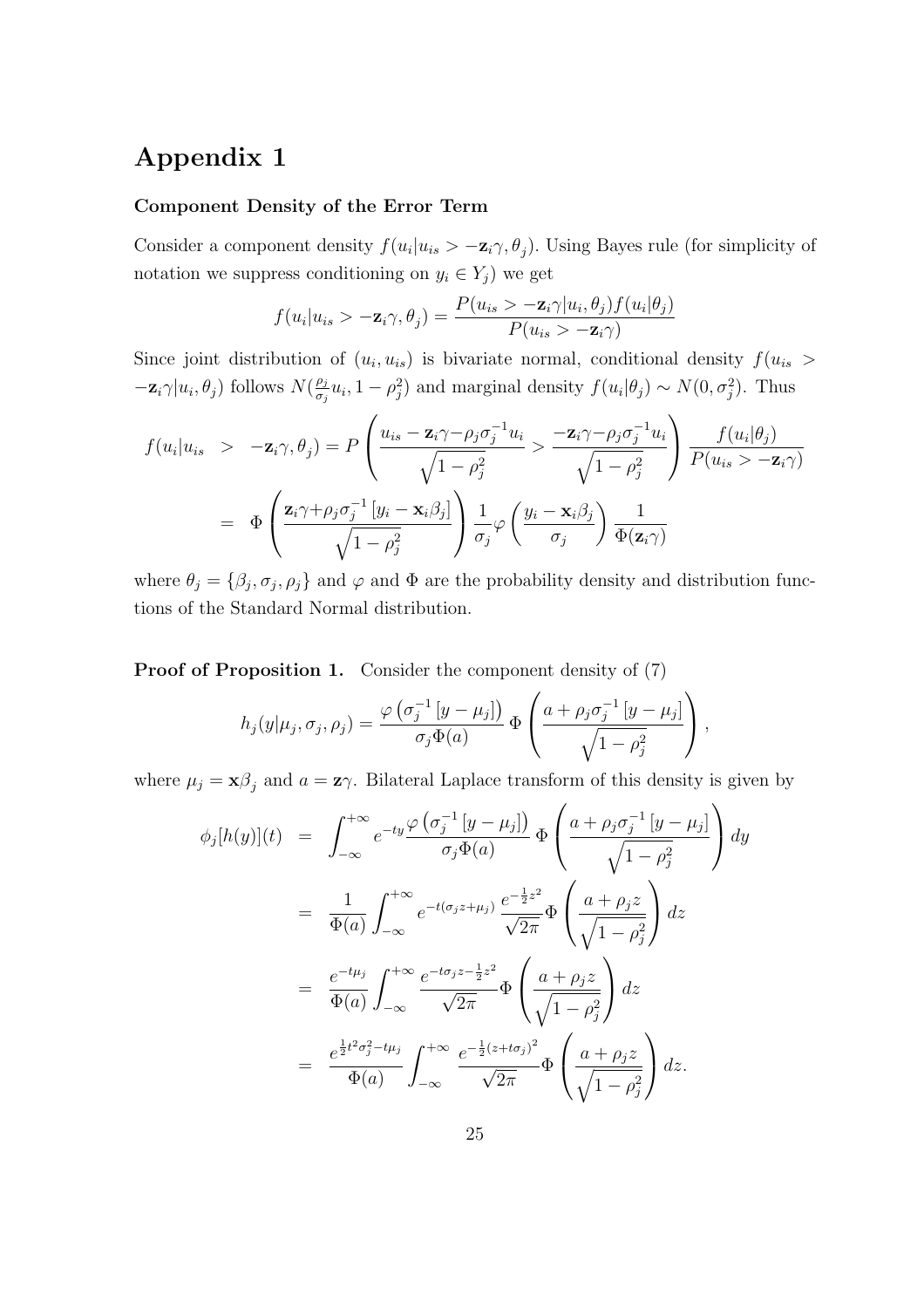Using integration by parts yields

$$
\phi_j[h(y)](t) = \frac{e^{\frac{1}{2}t^2\sigma_j^2 - t\mu_j}}{\Phi(a)} \int_{-\infty}^{+\infty} \varphi(z + t\sigma_j) \Phi\left(\frac{a + \rho_j z}{\sqrt{1 - \rho_j^2}}\right) dz
$$
  
\n
$$
= \frac{e^{\frac{1}{2}t^2\sigma_j^2 - t\mu_j}}{\Phi(a)} \left[ \Phi\left(\frac{a + \rho_j z}{\sqrt{1 - \rho_j^2}}\right) \Phi(z + t\sigma_j) \Big|_{-\infty}^{+\infty} - \frac{\rho_j}{\sqrt{1 - \rho_j^2}} \int_{-\infty}^{+\infty} \varphi\left(\frac{a + \rho_j z}{\sqrt{1 - \rho_j^2}}\right) \Phi(z + t\sigma_j) dz \right]
$$
  
\n
$$
\rho_j \neq 0 \frac{e^{\frac{1}{2}t^2\sigma_j^2 - t\mu_j}}{\Phi(a)} \left[ 1 - \frac{\rho_j}{\sqrt{1 - \rho_j^2}} \int_{-\infty}^{+\infty} \varphi\left(\frac{a + \rho_j z}{\sqrt{1 - \rho_j^2}}\right) \Phi(z + t\sigma_j) dz \right].
$$

Also notice that for  $\rho_j = 0$  the transform reduces to that of the Normal distribution.

Let  $S_j$  denote the domain of definition of  $\phi_j(t)$ . First, for any  $l, j$  we get  $S_j \subseteq S_l$ . This fulfills the first requirement of Theorem 2 in Teicher (1963).

Next, we seek for a limiting behavior of  $\phi_l(t)/\phi_j(t)$  once  $t \to t_*$  for some  $t_* \in \overline{S}_j$ .

$$
\lim_{t \to +\infty} \frac{\phi_l(t)}{\phi_j(t)} = \lim_{t \to +\infty} \frac{e^{\frac{1}{2}t^2 \sigma_l^2 - t\mu_l}}{e^{\frac{1}{2}t^2 \sigma_j^2 - t\mu_j}} \lim_{t \to +\infty} \frac{1 - \frac{\rho_l}{\sqrt{1 - \rho_l^2}} \int_{-\infty}^{+\infty} \varphi\left(\frac{a + \rho_l z}{\sqrt{1 - \rho_l^2}}\right) \Phi\left(z + t\sigma_l\right) dz}{1 - \frac{\rho_j}{\sqrt{1 - \rho_j^2}} \int_{-\infty}^{+\infty} \varphi\left(\frac{a + \rho_j z}{\sqrt{1 - \rho_j^2}}\right) \Phi\left(z + t\sigma_j\right) dz},
$$

where, applying l'Hospital's rule to the second limit, we get

$$
\lim_{t \to +\infty} \frac{\phi_l(t)}{\phi_j(t)} = \lim_{t \to +\infty} e^{\frac{1}{2}t^2(\sigma_l^2 - \sigma_j^2) - t(\mu_l - \mu_j)} \lim_{t \to +\infty} \frac{\int_{-\infty}^{+\infty} \varphi\left(\frac{a + \rho_l z}{\sqrt{1 - \rho_l^2}}\right) \varphi\left(z + t\sigma_l\right) dz}{\int_{-\infty}^{+\infty} \varphi\left(\frac{a + \rho_j z}{\sqrt{1 - \rho_j^2}}\right) \varphi\left(z + t\sigma_j\right) dz} \left[ \frac{\rho_l \sigma_l \sqrt{1 - \rho_j^2}}{\rho_j \sigma_j \sqrt{1 - \rho_l^2}} \right].
$$

For the integral in the ratio above, omitting intermediate steps, it can be shown that

$$
\int_{-\infty}^{+\infty} \varphi \left( \frac{a + \rho_j z}{\sqrt{1 - \rho_j^2}} \right) \varphi \left( z + t \sigma_j \right) dz = \int_{-\infty}^{+\infty} \frac{\exp \left\{ -\frac{1}{2} \frac{(a + \rho_j z)^2}{1 - \rho_j^2} \right\}}{\sqrt{2\pi}} \frac{\exp \left\{ -\frac{1}{2} \left( z + t \sigma_j \right)^2 \right\}}{\sqrt{2\pi}} dz
$$

$$
= \int_{-\infty}^{+\infty} \frac{\exp \left\{ -\frac{1}{2} \left[ \frac{1}{1 - \rho_j^2} \left( a + \rho_j z \right)^2 + \left( z + t \sigma_j \right)^2 \right] \right\}}{2\pi} dz
$$

$$
= \int_{-\infty}^{+\infty} \frac{\exp \left\{ -\frac{1}{2} \frac{\left( z + \left[ a\rho_j + t \sigma_j \left( 1 - \rho_j^2 \right) \right] \right)^2}{1 - \rho_j^2} \right\}}{\sqrt{2\pi}} \frac{\exp \left\{ -\frac{1}{2} \left( a - t \sigma_j \rho_j \right)^2 \right\}}{\sqrt{2\pi}} dz
$$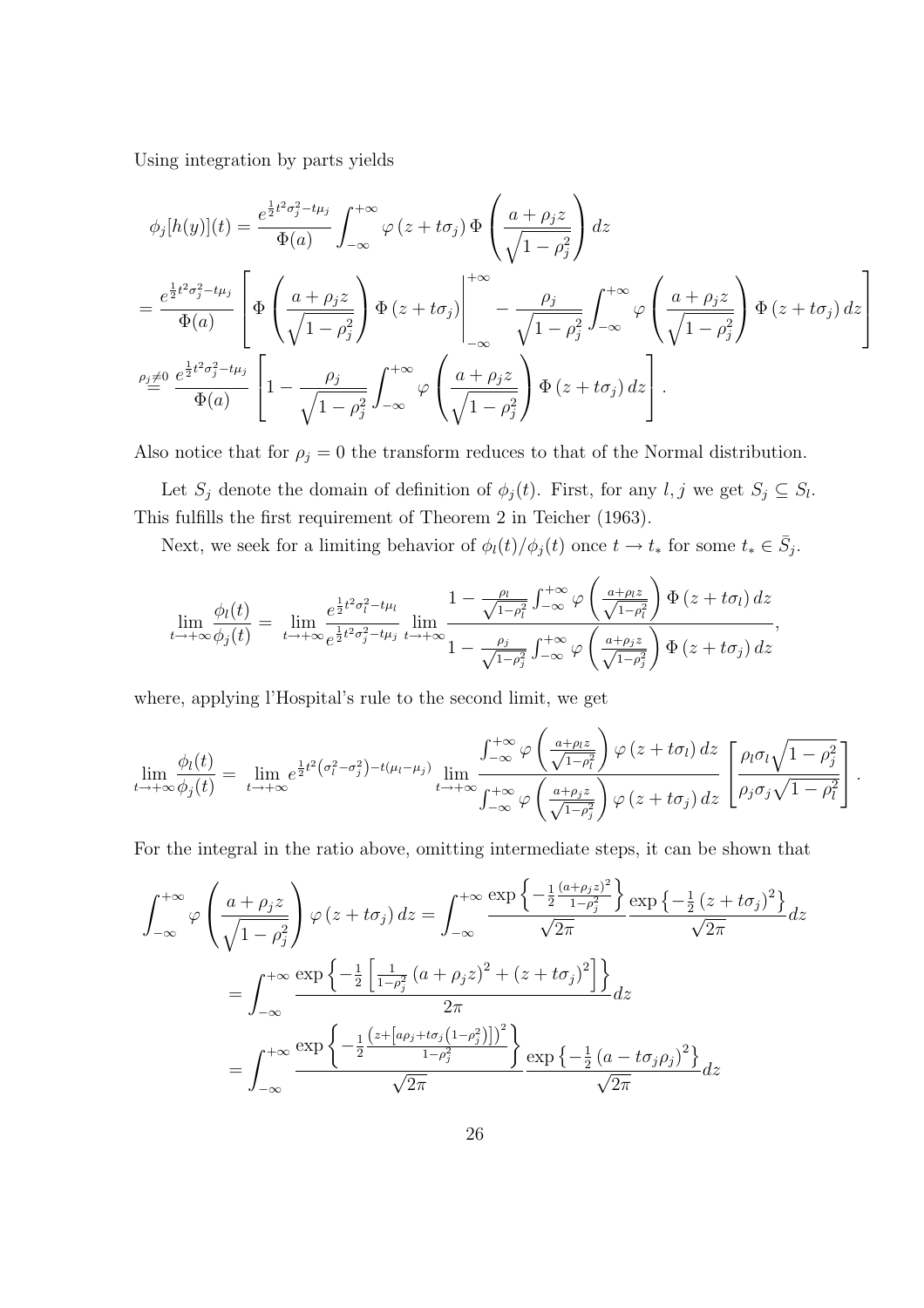$$
= \varphi (a - t \sigma_j \rho_j) \int_{-\infty}^{+\infty} \varphi \left( \frac{z + \left[ a \rho_j + t \sigma_j \left( 1 - \rho_j^2 \right) \right]}{\sqrt{1 - \rho_j^2}} \right) dz = \varphi (a - t \sigma_j \rho_j) \sqrt{1 - \rho_j^2},
$$

where the last equality obtains recognizing that the integral one step before is a Gaussian kernel.

Thus the limit of the ratio of the two transforms becomes

$$
\lim_{t \to +\infty} \frac{\phi_l(t)}{\phi_j(t)} = \lim_{t \to +\infty} e^{\frac{1}{2}t^2(\sigma_l^2 - \sigma_j^2) - t(\mu_l - \mu_j)} \lim_{t \to +\infty} \frac{\varphi(a - t\sigma_l \rho_l)}{\varphi(a - t\sigma_j \rho_j)} \left[ \frac{\rho_l \sigma_l}{\rho_j \sigma_j} \right]
$$
\n
$$
= \lim_{t \to +\infty} e^{\frac{1}{2}t^2(\sigma_l^2 - \sigma_j^2) - t(\mu_l - \mu_j)} \lim_{t \to +\infty} e^{-\frac{1}{2}t^2(\sigma_l^2 \rho_l^2 - \sigma_j^2 \rho_j^2) + ta(\sigma_l \rho_l - \sigma_j \rho_j)} \left[ \frac{\rho_l \sigma_l}{\rho_j \sigma_j} \right]
$$
\n
$$
= \lim_{t \to +\infty} e^{\frac{1}{2}t^2(\sigma_l^2[1-\rho_l^2] - \sigma_j^2[1-\rho_j^2]) - t([\mu_l - \mu_j] - a[\sigma_l \rho_l - \sigma_j \rho_j])} \left[ \frac{\rho_l \sigma_l}{\rho_j \sigma_j} \right]
$$

Repeating the ordering argument of Teicher (1963) we see that the general class of mixtures (7) is not identifiable because there is no lexicographic order  $h_j(y) \prec_{\sigma,\rho} h_l(y)$ that can insure that the leading term in the exponent will always converge to zero as  $t_* \rightarrow +\infty$ .

However, restricting the attention to a sub-class, in which  $\rho_l = \rho_j \,\forall l, j \in [1, J]$  we obtain the claimed result. For any  $l, j \in [1, J]$  let  $\rho_l = \rho_j$  and order the subfamily lexicographically so that  $h_j(y; \mu_j, \sigma_j, \rho) \prec h_j(y; \mu_l, \sigma_l, \rho)$  if  $\sigma_l < \sigma_j$  and  $\mu_l > \mu_j$  when  $\sigma_l = \sigma_j$ . Then for  $t_* = +\infty$ ,  $t_* \in \overline{S}_j$  we get

$$
\lim_{t \to t_*} \phi_l(t) / \phi_j(t) = 0,
$$

which fulfills the second and the last requirement of Theorem 2 in Teicher (1963).

Since the sufficient condition of Teicher (1963) applies, the sub-class of finite mixtures (7) with common  $\rho$  is identifiable. п

Remark From the proof above it immediately follows that allowing for a sectorspecific selection rule (i.e. letting a be  $a_j = \mathbf{z}\gamma_j$ ) leads to an unidentifiable model, since the limit of ratio writes

$$
\lim_{t \to +\infty} \frac{\phi_l(t)}{\phi_j(t)} = \lim_{t \to +\infty} e^{\frac{1}{2}t^2 \left(\sigma_l^2 \left[1 - \rho_l^2\right] - \sigma_j^2 \left[1 - \rho_j^2\right]\right) - t\left(\left[\mu_l - \mu_j\right] - \left[a_l \sigma_l \rho_l - a_j \sigma_j \rho_j\right]\right)} \left[\frac{\rho_l \sigma_l \Phi(a_j)}{\rho_j \sigma_j \Phi(a_j)} e^{-\frac{1}{2} \left(a_l^2 - a_j^2\right)}\right]
$$

and even within the considered sub-class of  $\rho_l = \rho_j = \rho$  there is no ordering over  $\{\mu\}$ which will insure that this limit is zero once  $\sigma_l = \sigma_j$ .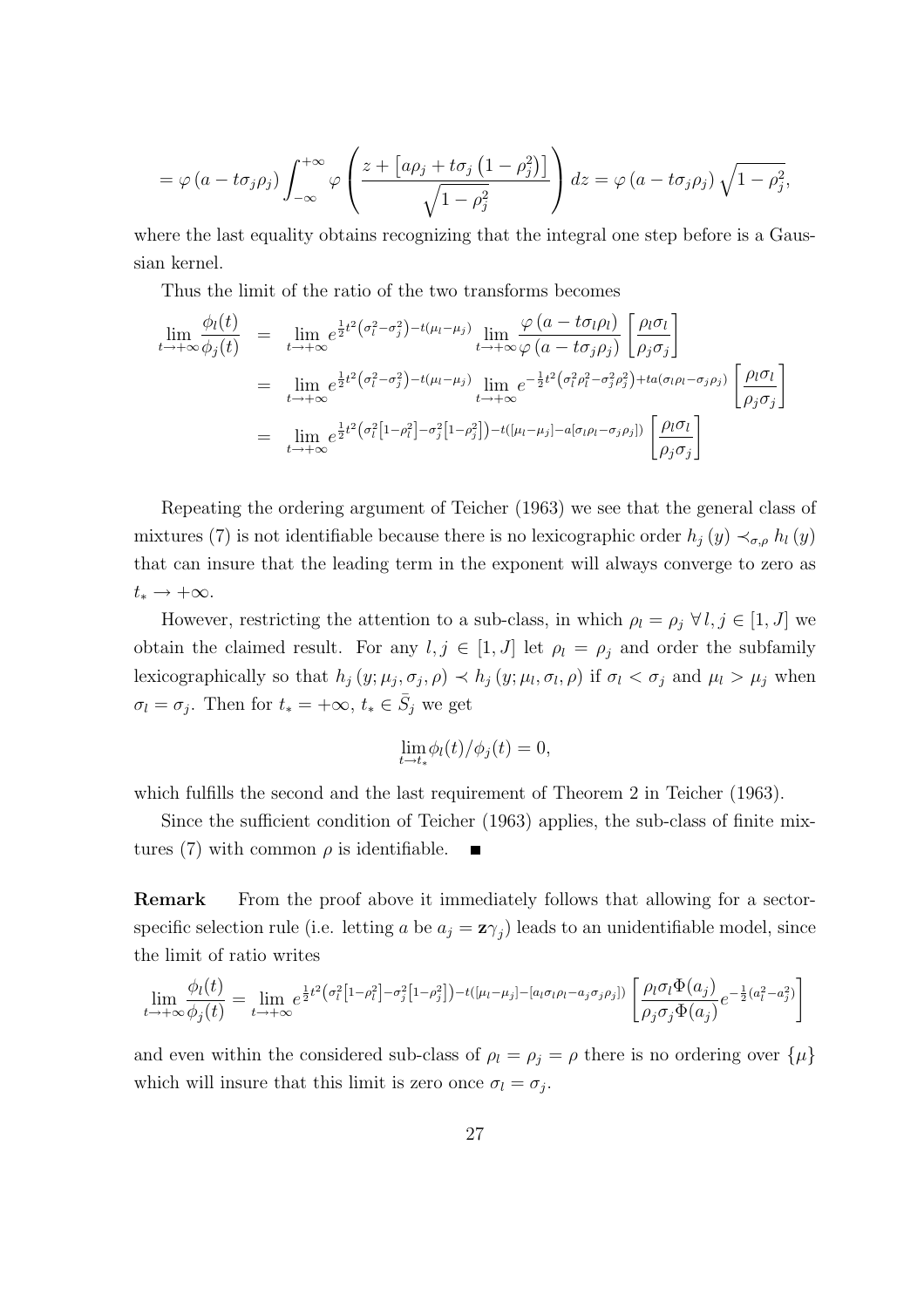# Appendix 2

### Estimation Results

| Coeff.    | (Std.Error) | Informal           | Coeff.                                 | (Std.Error)                                                               |
|-----------|-------------|--------------------|----------------------------------------|---------------------------------------------------------------------------|
| 7.0595    | 0.3797      |                    | 7.5028                                 | 0.2378                                                                    |
|           | 0.0732      | $Sex *$            | 0.5734                                 | 0.0538                                                                    |
| 0.1300    | 0.0196      | $Age*$             | 0.1062                                 | 0.0127                                                                    |
| $-0.1184$ | 0.0258      |                    | $-0.1215$                              | 0.0165                                                                    |
| 0.1058    | 0.0091      | Education*         | 0.0421                                 | 0.0105                                                                    |
| $-0.1420$ | 0.1140      | Literacy           | $-0.0466$                              | 0.0844                                                                    |
| 0.1598    | 0.0626      | Training*          | 0.2006                                 | 0.0802                                                                    |
| 0.1542    | 0.0896      | $M$ uslim $*$      | 0.2580                                 | 0.0781                                                                    |
| $-0.0185$ | 0.0849      | Christian          | 0.1225                                 | 0.0831                                                                    |
| 0.0809    | 0.0576      | Abijan $*$         | 0.2273                                 | 0.0506                                                                    |
| 0.8288    | 0.0192      | ${\sigma_I}$ *     | 1.0261                                 | 0.0174                                                                    |
| 0.0953    | 0.0467      |                    |                                        |                                                                           |
| 0.3392    | 0.0092      | $\pi_I^*$ :        | 0.6608                                 | 0.0092                                                                    |
|           |             | Expected log-Wage: |                                        | 10.3183                                                                   |
| 105084.42 |             | Expected Wage:     | 33816.37                               |                                                                           |
|           |             |                    |                                        | 2939                                                                      |
|           |             |                    |                                        | 2653                                                                      |
| $-0.0422$ | 0.0400      |                    |                                        |                                                                           |
| 0.5682    | 0.0374      |                    |                                        | $-5332.92$                                                                |
| 0.2705    | 0.0196      |                    |                                        |                                                                           |
| 0.2677    | 0.0162      |                    |                                        |                                                                           |
| $-0.0518$ | 0.0439      |                    |                                        |                                                                           |
| $-0.2693$ | 0.0092      |                    |                                        |                                                                           |
| 0.4709    | 0.0157      |                    |                                        |                                                                           |
|           | 0.3443      | 11.3524            | Intercept <sup>*</sup><br>$Age^2/100*$ | Number of Obs. (missing):<br>Number of Obs. (mixture):<br>Log-Likelihood: |

Table A.1: "The Model with the Homogeneous Informal Sector"  $\S$ 

 $\S$  Here and henceforward asterisk indicates significance at 5% level.